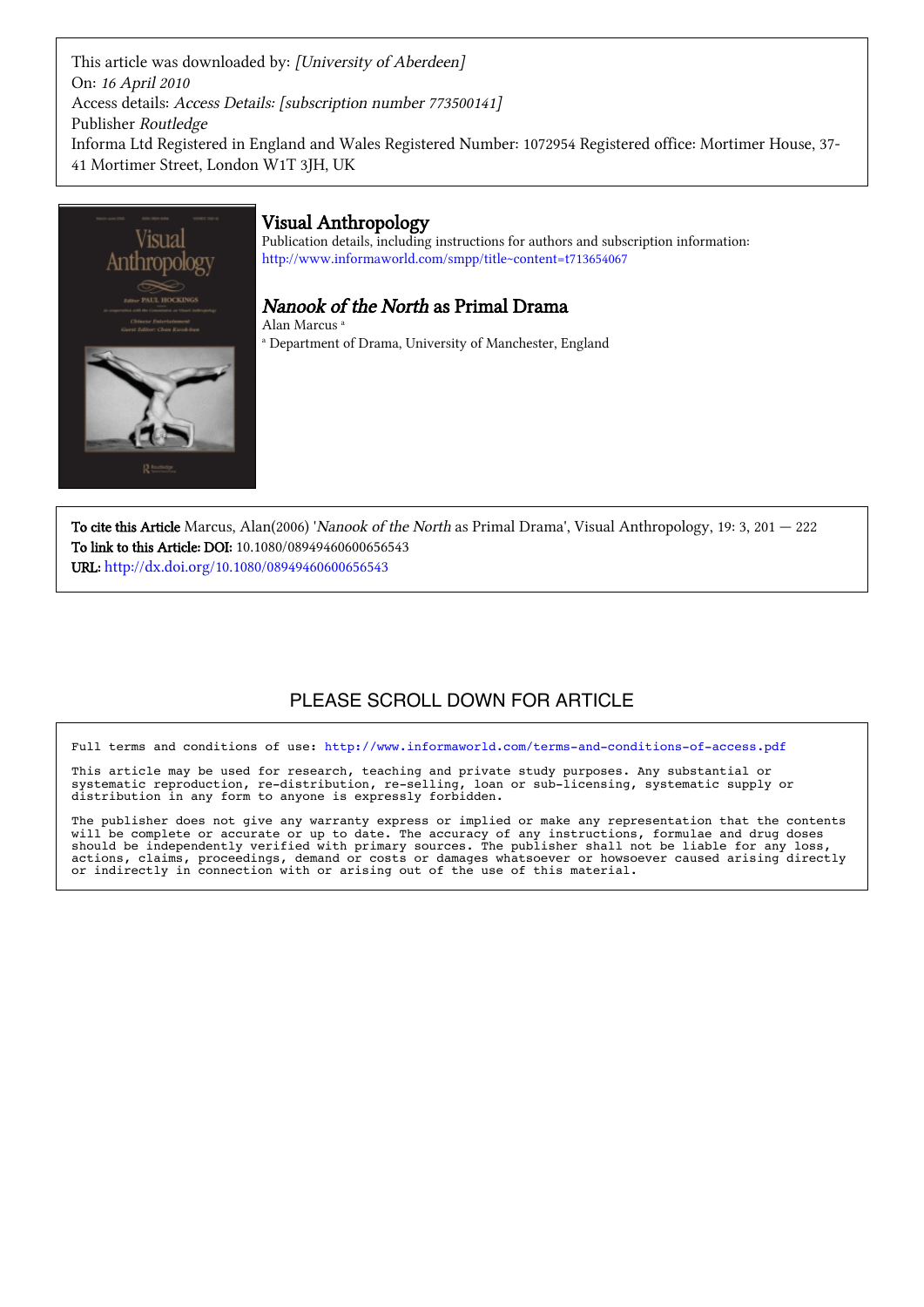Visual Anthropology, 19: 201–222, 2006 Copyright  $\odot$  Taylor & Francis Group, LLC ISSN: 0894-9468 print/1545-5920 online DOI: 10.1080/08949460600656543



# Nanook of the North as Primal Drama

# Alan Marcus

The approach Robert Flaherty took to devise and shape his classic film, Nanook of the North [1922], served to codify the emergence of a new film genre, which I have defined in this article as primal drama. The film's popular reception and iconic status are assessed in terms of its precursors and the way it engages with themes associated with evolutionary theory, the role of space and place, and the historical context in which it was made. In analysing the film, I seek to interrelate film studies texts and archival research with literature on behavioral psychology, genetics, and cultural geography.

## IN SEARCH OF A GENRE

Robert Flaherty's (1884–1951) reputation is founded on the impact of a handful of films. The first and most renowned of these, Nanook of the North [1922], was filmed in an Inuit community in the Canadian Arctic, and has recently been re-released on DVD (Criterion Collection). Flaherty's film provided an entirely new prototype of methodological practice and narrative structure. To this day, few mainstream filmmakers have braved Flaherty's approach, though many have been influenced by his style, as I explore in a forthcoming study, The Documentary Image: Representations of Realism. In this article I wish to reconsider the nature of his filmic methodology, and the role of Nanook of the North as an important and early example of a new film genre which I refer to here as *primal drama*. This article will reflect on the practices and themes which feature in this film and define its structure as a primal drama. My assessment of the making of the film draws in part on fieldwork I conducted in the Inuit community, Inukjuak, in Arctic Quebec, where the film was shot, and earlier published studies which have arisen from this work [Marcus 1992, 1995].

In the process of analyzing the film's appeal of ''looking for the Other'' [Kaplan 1997], I am responding to Browne's [1998] request in Refiguring American Film Genres that we reconsider the perimeters which have come to define traditional genres. Braudy [1998: 278] has loosely referred to ''the genre of nature'' as films which define ''the primitive essence of what it means to be human.'' There is now a wide body of literature which examines issues of Otherness and the representation of ethnicity encased in literary and filmic forms [such as Mason 1990;

ALAN MARCUS is Director of the Centre for Screen Studies in the Department of Drama at the University of Manchester in England. His publications include Out in the Cold [1992] and Relocating Eden: the Image and Politics of Inuit Exile in the Canadian Arctic [1995]. E-mail: alan.marcus@man.ac.uk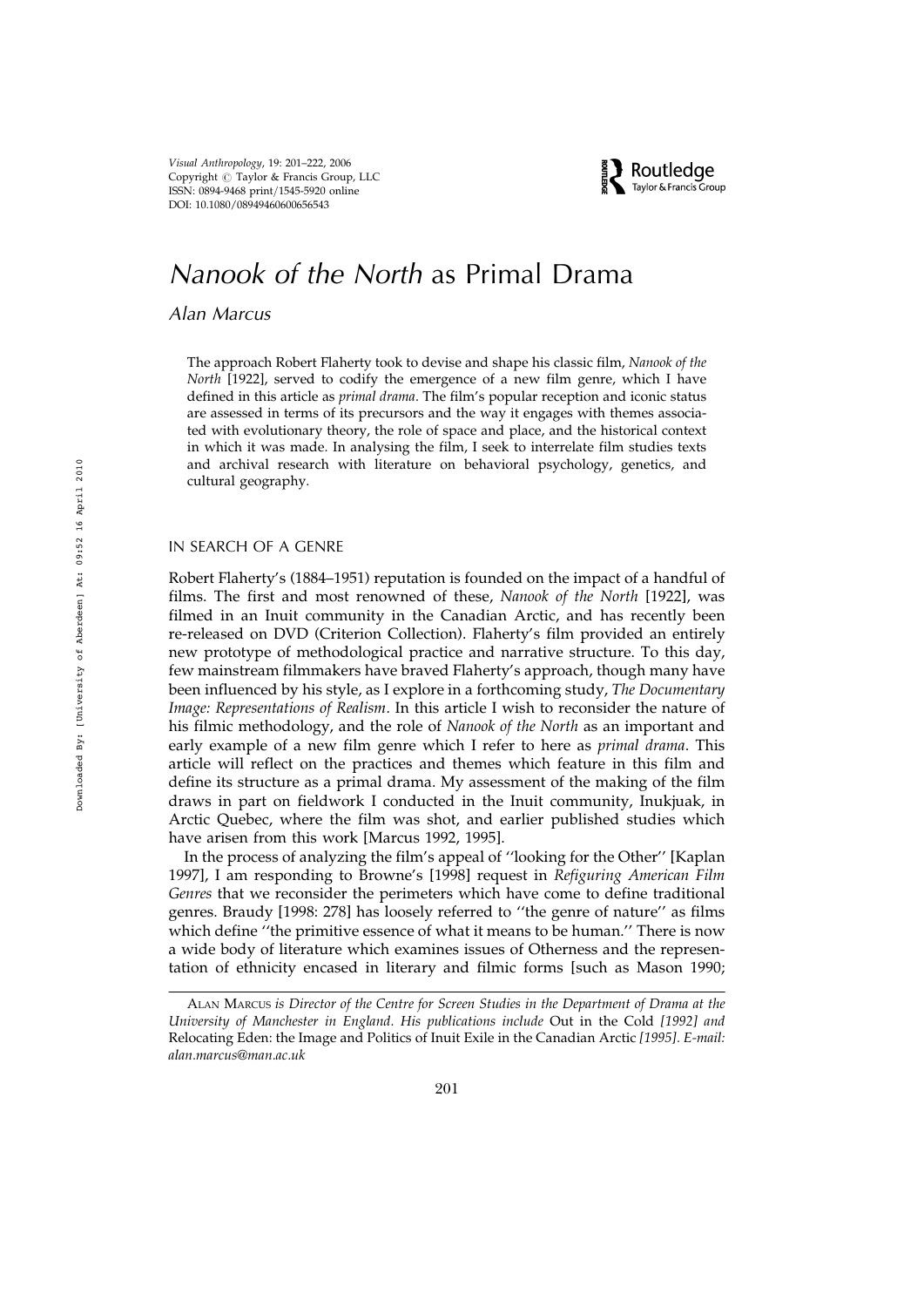Friedman 1991; Toplin 1993; Shohat and Stam 1994; Rony 1996; Kaplan 1997; Bernstein and Studlar 1997; Willis 1997]. While the genre I term ''primal drama'' often features representations of the Other as its subject, it does so in an attempt to present its core theme—that of man's relationship with nature and his primal instinct for survival. In turn, the primal drama serves as a model for analysing ways of presenting human behavior as perceived at the time of the film's conception.

For over three million years our ancestors lived on the East African savannah and evolved in small kin-based groups. Robert Winston has suggested that we still retain a "savannah psychology," rooted in survival strategies linked to a particular type of place and social setting and ill-adapted to the large, complex society we live in today [Winston 2002: 41]. One of the principal attractions of a primal drama may indeed be that it allows us to re-engage with the natural world and with those real or imagined indigenous peoples inhabiting it, so that we might better understand the dichotomy between an urbanized lifestyle and the primal instincts shaped by our forbearers. Human lives, observes Tuan [1977: 54], are a dialectical movement between shelter and venture, attachment and freedom. This perception is underscored in the way we watch Nanook construct his home and move back and forth between the comfort of an enclosed space and the adventure and challenges of open spaces. Primal narratives are necessarily reductive to permit the viewer to confront issues of survival, sexuality, self-sufficiency, exotic natural environments, and both the appeal and the threat of the Other. These salient themes comprise the points of enquiry this article will address through the cinematic and social prism of Flaherty's Nanook and its paradigmatic construct as a primal drama.

#### THE DEVELOPMENT OF NANOOK

To some extent, Flaherty's film resists classification precisely because the documentary did not yet exist as an identifiable genre in the early 1920s. There was already a practice of making *actualités* and travelogues, and Flaherty had experimented with a travelogue style in an earlier attempt to make a film in the north. Descriptions of his previous efforts suggest a parallel to the Edward Curtis film, In the Land of the Head-Hunters [1914], on the Kwakiutl Indians of Vancouver Island. This has been referred to by some as the first full-length documentary motion picture of native North Americans [Holm and Quimby 1980], and by others as a crude melodrama [Winston 1995: 9]. In fact, Flaherty met Curtis in 1915 and viewed his film before going north [Danzker 1980: 68].

As Holm and Quimby [1980: 29–30] have noted, there are a number of formulative links between the two filmmakers worth highlighting. Both used photography to document indigenous peoples in the Canadian North before making films about them. Curtis' work appeared first, though Flaherty's received a larger audience. Each man quickly followed the release of the films with an illustrated book of their experiences. Curtis published the book version of In the Land of the Head-Hunters in 1915, and Flaherty's writing appeared under the title My Eskimo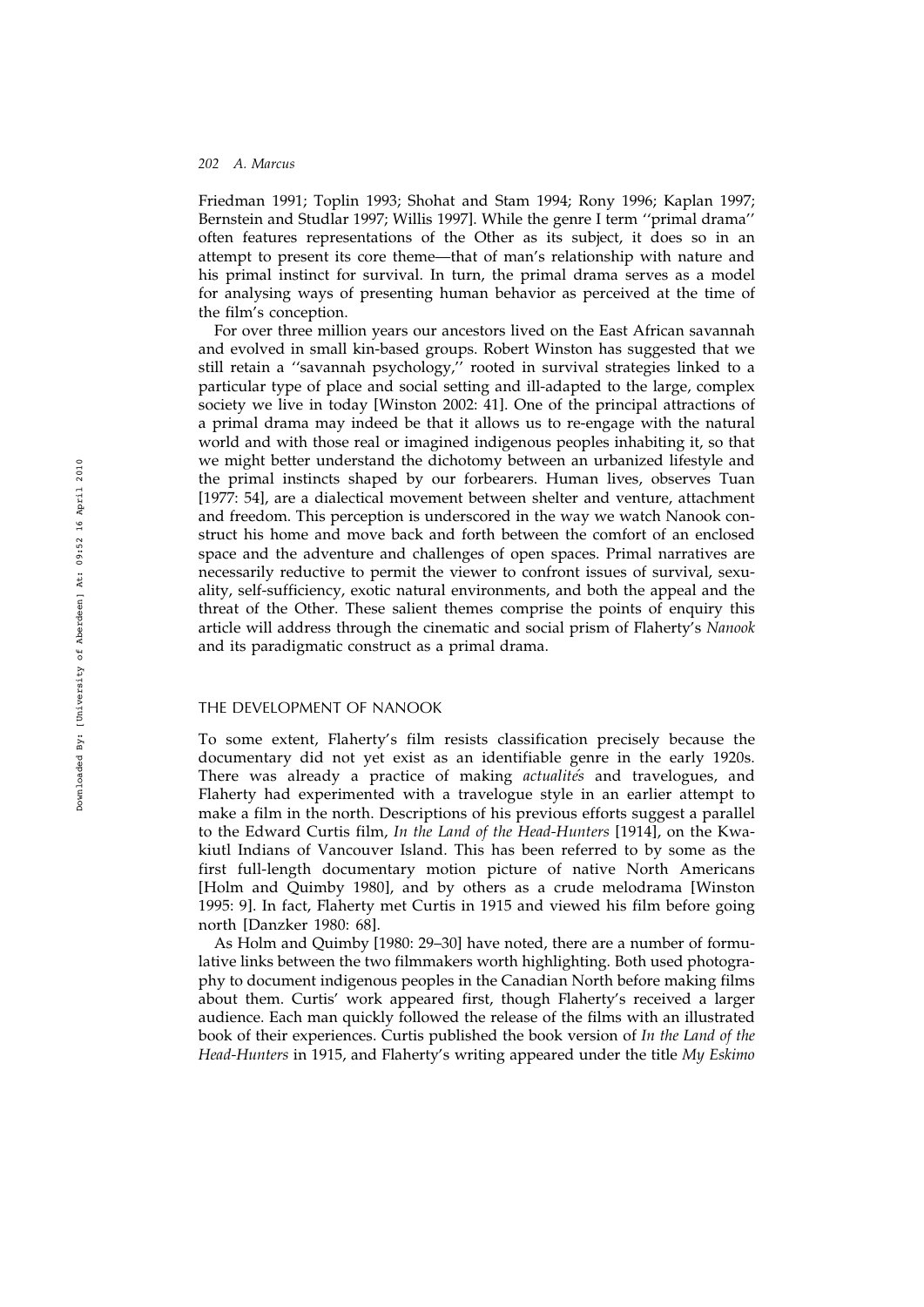Friends: 'Nanook of the North' in 1924. Curtis is remembered now more for his photographs and Flaherty for his films.

Curtis' film was advertised as ''a drama of primitive life on the shores of the North Pacific'' [Holm and Quimby 1980: 15]. Although it received good reviews, the film soon disappeared from distribution. When Flaherty viewed his own first efforts to make an ''ethnographic travelogue'' film of the Inuit in 1916, he found fault with its lack of narrative and absence of central characters. ''It was boring,'' he later insisted [Flaherty 1950]. ''I had learned to explore,'' yet, ''I had not learned to reveal'' [cited in Flaherty 1972: 13]. After he accidentally destroyed the negative, Flaherty set out again to make a film about the indigenous inhabitants of the Arctic, but this time with an essential difference. He was going to ensure that his ''drama of primitive life'' was sufficiently dramatic, as well as offering memorable scenes of an exotic land and its people.

Flaherty's film is significant for a number of reasons, and chief among these is the methodological practice he pioneered. In order to explore the theme of survival, Flaherty was not content with the praxis of hiring actors and shooting on a set. Rather he took his camera to a distant environment and trained an indigenous cast of non-actors and technicians to assist him in crafting the narrative and devising scenes closely drawn from their personal experiences. The character Nanook supplies a binary role, both as an indigenous person acting out scenes from everyday life, and as proto-male upon whom a Western audience might map their own conceptions about difference and strategies for survival. Torgovnick [1991: 8] in Gone Primitive observes, ''to study the primitive is thus to enter an exotic world which is also a familiar world,'' reinforcing Malinowski's [1962: 126] view that ''the primitive mind'' is ''the human mind as we find it universally.'' One of the reasons for the film's robust international reception was not just the novelty of seeing a group of people living in a harsh environment, but also the universality of the film's role as a commentary on human nature. ''Our image of the Other,'' asserts Toren [1991: 277], ''is formed over and against our image of self and vice versa.'' And, as Hiller [1991: 11] explains, ''all known human societies seem to formulate ideas of the Other in order to define and legitimate their own social boundaries and individual identities.'' This appropriation and identification process has particular relevance with regard to Nanook of the North, for, according to Fienup-Riordan [1990: xix], ''we have modelled our image of Eskimos, perhaps more than that of any other people, on an idealized image of ourselves.''

Flaherty decided to focus on an individual family, and while they would be given stage names and direction, they would also play an integral role in the planning and execution of the picture. This venture was to be a legitimate act of collaboration between the filmmaker and his subjects. The film would also have a stronger narrative structure than his 1916 film, involving a series of linked episodes. This new approach aptly concurs with Nichols' [1986: 114] view that the documentary ''operates in the crease between life as lived and life as narrativised.'' Stylistically, Nanook of the North might be considered a ''docu-drama'' or even a neo-realist work. An original advertisement for the film enticingly announces: ''a story of life and love in the actual Arctic'' [Fig. 1]. Like the Italian neo-realist films to be made in the 1940s, Flaherty used local non-actors and shot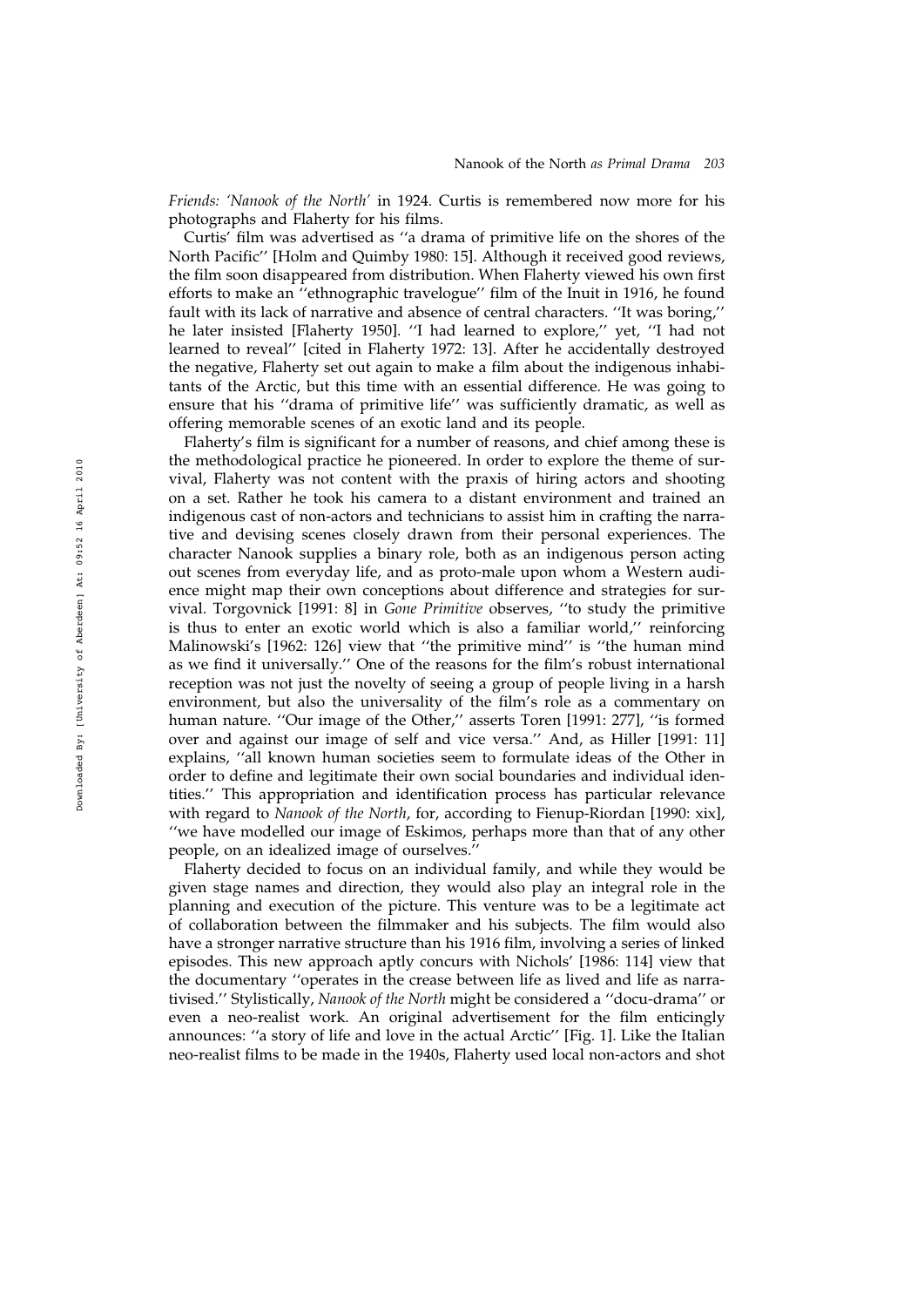

Figure 1 Nanook of the North poster, 1922. (Credit: Pathé Pictures)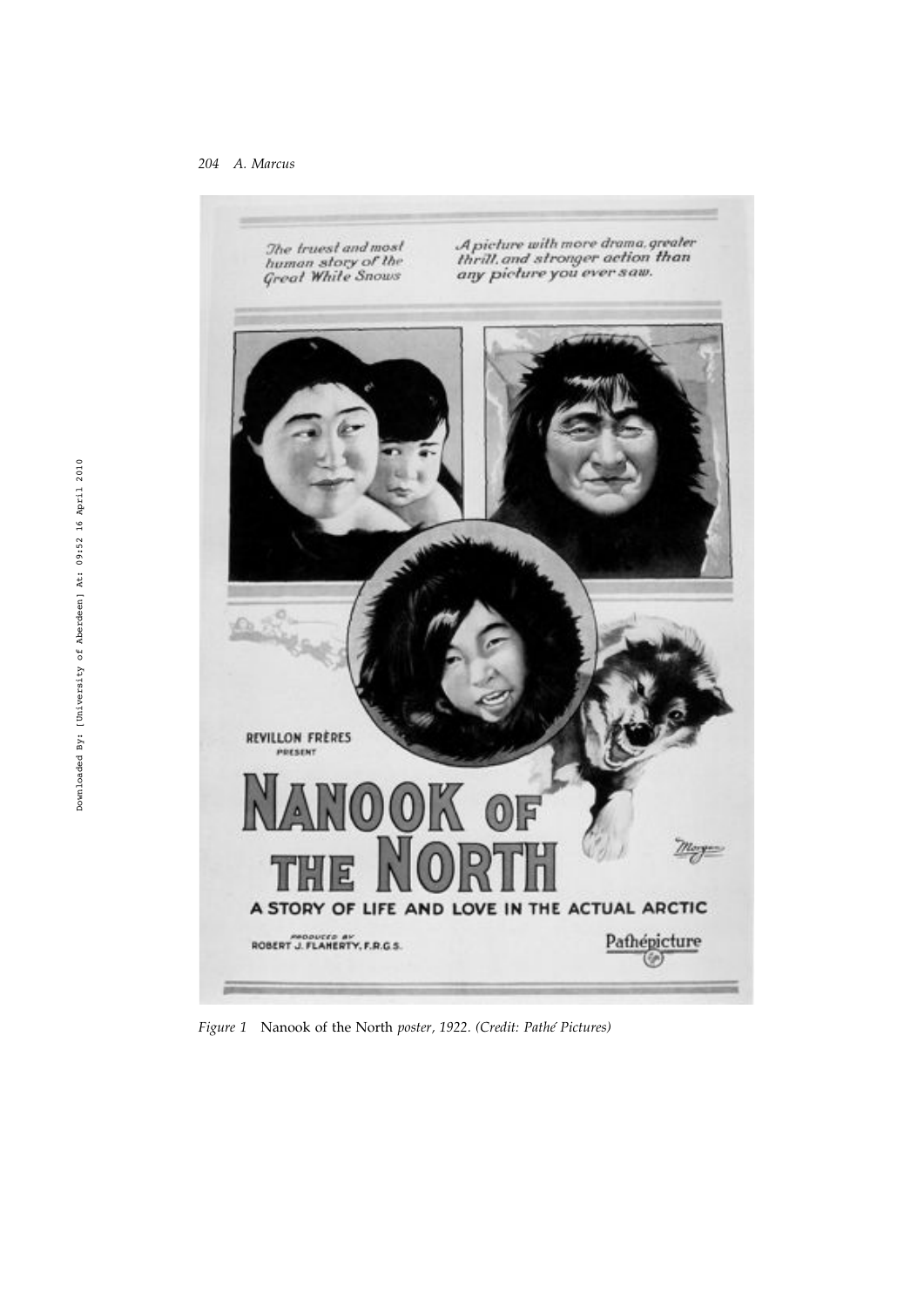on location where the story actually takes place; though one could argue that, unlike Italian neo-realism, there does not appear to be a strongly politicized social subtext to his narrative.

In casting the film, Flaherty created a family and gave them nicknames. Nanook was not, in fact, Nanook—his real name was Alakariallak. In his book, My Eskimo Friends, Flaherty [Flaherty and Flaherty 1924: 33] first refers to Alakariallak in a passage in which he describes his casting of the film after arriving at the Révillon Frères trading post at Port Harrison (now known by its Inuit name, Inukjuak) on the Ungava Peninsula in Arctic Quebec: ''Of the Eskimos who were known to the post, a dozen all told were selected for the film. Of these Nanook, a character famous in the country, I chose as my chief man.'' Flaherty gave him the screen name Nanook (a transliteration of *nanaq* in Inuktitut) because it means "bear." A heroic name together with a planned polar bear hunt would demonstrate an Inuit hunter's ultimate prowess and serve as the climax of the film [Fig. 2]. For the same reason, Flaherty had Nanook wear polar-bear pants, even though this was not the practice for Inuit from this area. Flaherty's renaming of Alakariallak was not wholly contrived, as it was common practice for Inuit also to give *qallunaat* (whites) nicknames. Their attempts actually to film a polar bear hunt failed, however, and they had to content themselves with filming a walrus hunt instead [Flaherty 1950: 16].

The artifice continued in the way Flaherty orchestrated, reconstructed, and embellished scenes. The film's illusion of authenticity masked the fact that



Figure 2 Nanook of the North, 1922. (Credit: Robert Flaherty)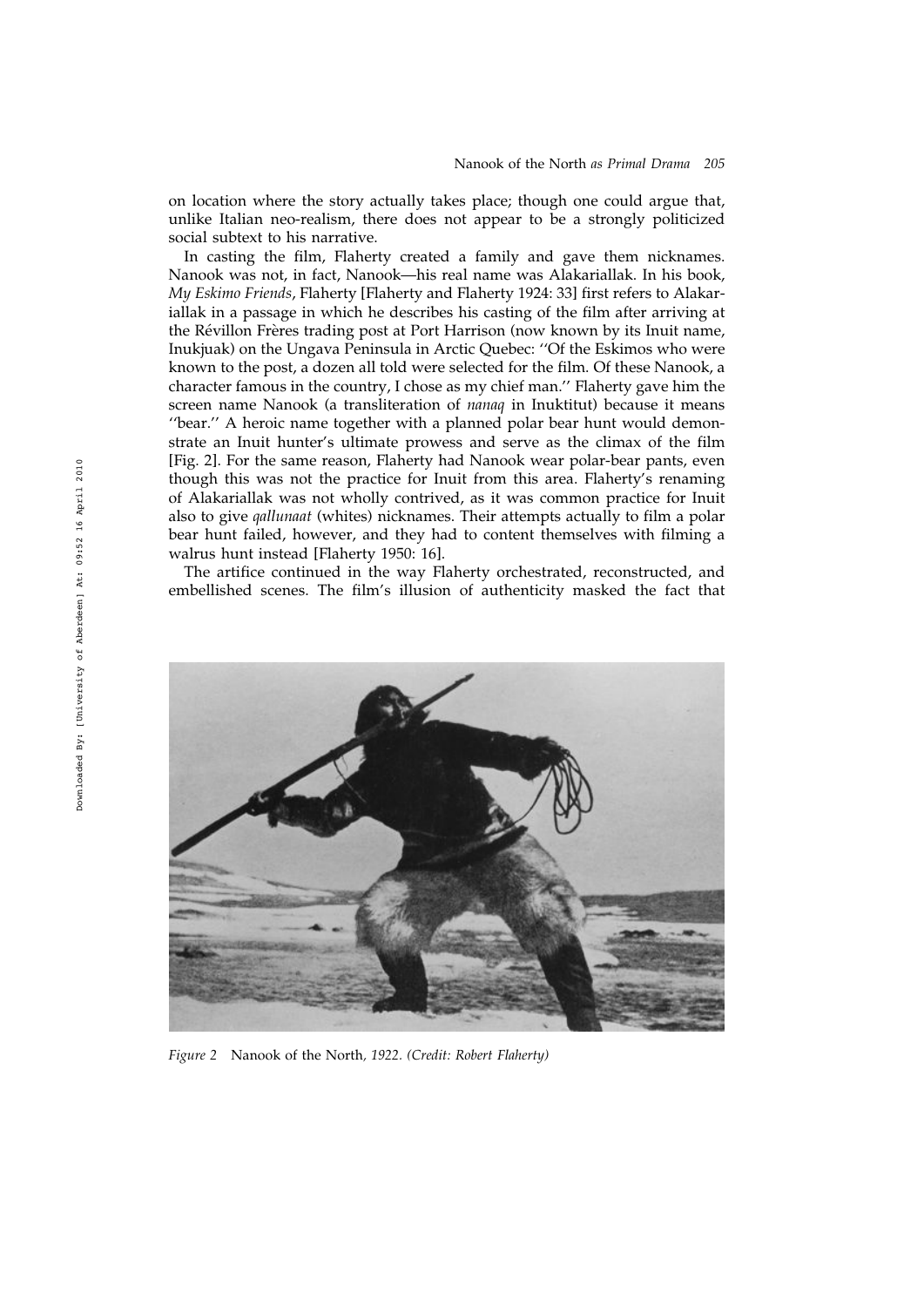206 A. Marcus



Figure 3 Robert Flaherty and Nyla, c. 1920. (Credit: British Film Institute).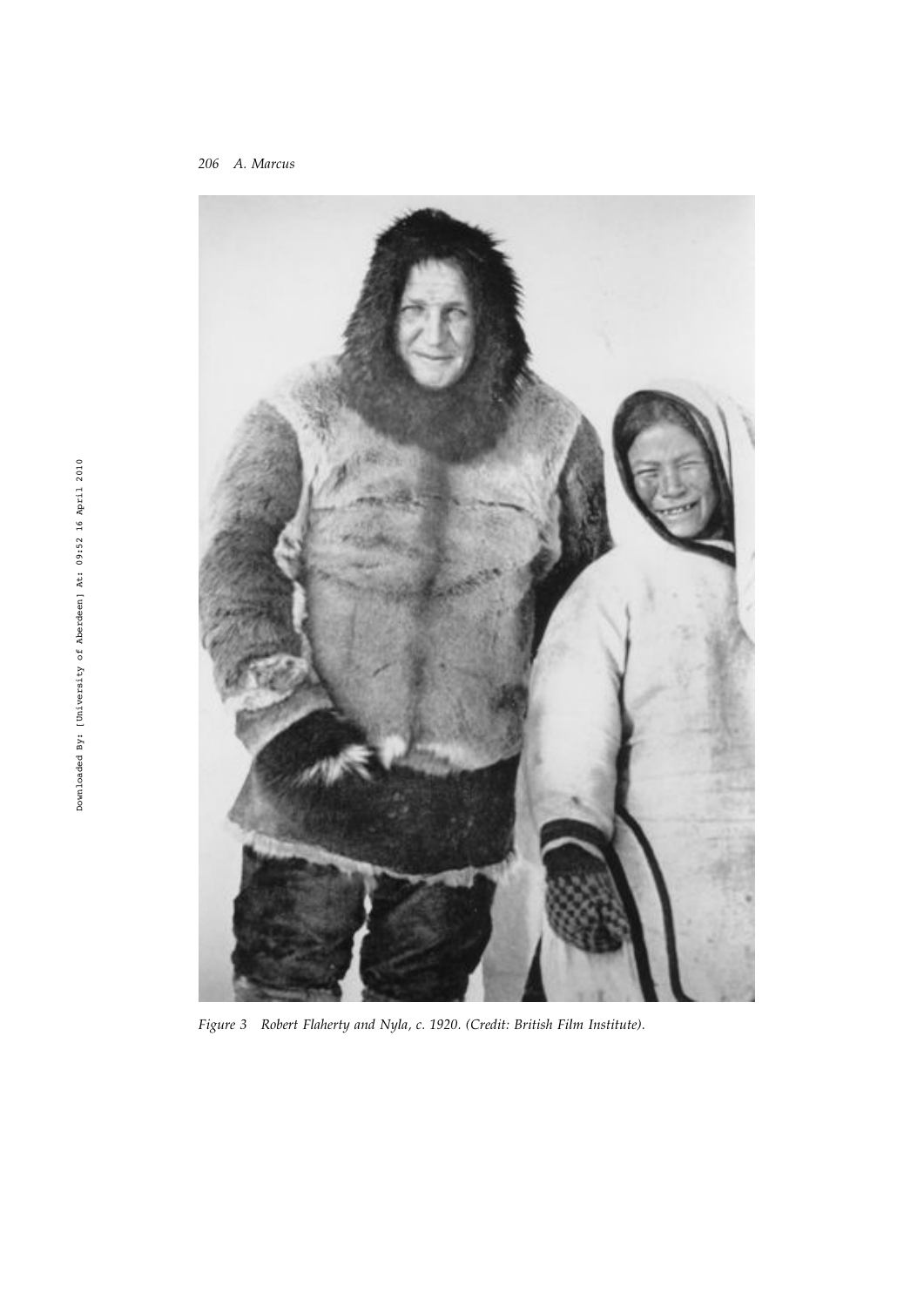Nanook's on-screen wife, Nyla, was not his wife [Fig. 3]. The role was played by Maggie Nujarluktuk, who was actually Alakariallak's daughter-in-law. As Flaherty famously remarked, ''one often has to distort a thing to catch its true spirit'' [cited in Barsam 1992: 52]. What Flaherty wanted to avoid was a film based strictly on observational techniques which failed to engage the viewer. What he did aim to achieve was a drama featuring conflict and resolution, a drama of survival and of characters who, by endearing themselves to the audience, would be viewed as fun-loving, resourceful, and even exemplary. Flaherty's filmic technique of continually arousing our curiosity and satisfying it, such as when a chiselled block of ice is finally revealed to be a window for Nanook's igloo, is central to the film's appeal [MacDougall 1998: 104]. Time and again the filmmaker acts as conjuror, surprising us while crediting Nanook's ingenuity.

# FLAHERTY AS SOCIAL ACTIVIST

Flaherty would later be criticized for not adopting a more contemporary sociopolitical approach to presenting the difficulties his indigenous subjects faced at the hands of the dominant order [Winston 1995; Rothman 1997: 2]. Yet from the outset it was Flaherty's stated intention not to do so: ''This film will contain no white man or fur trade subject matter, but will be exclusively to [sic] the life of the Eskimos as the primitive inhabitants of the land'' [Flaherty 1920]. Given the economic and potentially problematic relationship between the Inuit and the traders, who at that time were the sole providers of Western foodstuffs and hunting equipment, Flaherty could be accused of having glossed over or ignored an essential factor of Inuit life.

Flaherty did not see this issue as an impediment. In fact, in his search for a sponsor he approached Révillon Frères, one of the two leading trading companies operating in the Canadian Arctic at that time. Writing to Capt. Mallet, one of the managers of the French fur company, Flaherty explained: ''the film since it would contain no fur trade propaganda, could perfectly well be produced under the name of Révillon Frères, using, for instance, your letterhead which in my opinion would lend the film both dignity and prestige'' [ibid.]. It was Flaherty's plan not to set his narrative in the present, but to place it in an early-contact period. His approach has been described as that of an "ethnographic taxidermist'' [Rony 1996: 102]. There would be no filming of traps or guns for example, which had been used by Inuit men for hunting since the mid-1800s. However, the film's inter-titles make no mention of the era, thereby encouraging the audience to assume that it takes place in the present.

Commenting on filmic representations of the Inuit, the anthropologist Asen Balikci [1989: 7] suggests that the Inuk came to be perceived as a primitive Protestant, embodying Protestant virtues. In his perceptive study, Transcultural Cinema, David MacDougall [1998: 105] argues that Nanook of the North provided ''an early popularization of cultural relativism and an implicit denial of social evolutionary theory.'' If Nanook of the North presents the virtues of the Inuit at a time when native peoples, particularly Native Americans, were often represented in an unfavorable light, Flaherty could then be viewed as a social activist, rather than as a romanticist. He unhesitatingly declared: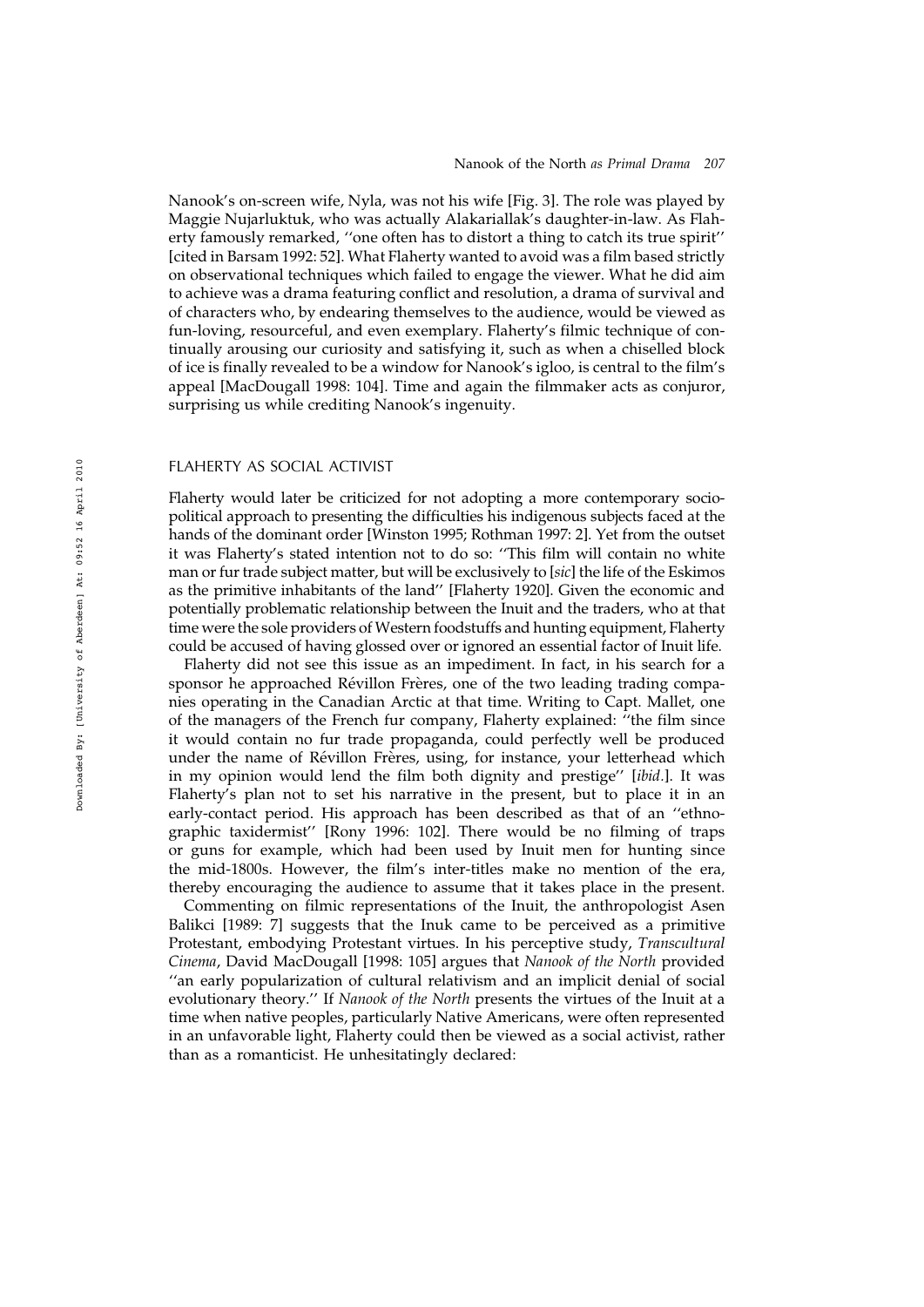I am not going to make films about what the white man has made of primitive peoples, with his rags and his ugly, cheap hats. I am not interested in the decadence of these people under the white man's rule. What I want to show is the former majesty and character of these people, while it is still possible—before the white man has destroyed not only their character, but the people as well. They are disappearing. [Flaherty c.1948: 2]

His strongly held views on the risk of the corruptibility of ''primitive peoples,'' Barnouw [1993: 44] suggests, were formed when as a young man Flaherty witnessed the degrading circumstances of Indians loitering around mining camps under the influence of alcohol. His stated aim for making the film took the form of salvage ethnography. It bore a similarity to Edward Curtis' early articles and lectures which presented the Indians as vanishing cultures [Curtis 1906; Holm and Quimby 1980: 27]. Flaherty's intent differed from his previous statements when filming the Inuit around 1915, announcing at that time that ''I planned to depict an ethnological film of life covering the various phases of their hunting, travel, domestic life and religion...'' [Danzker 1980: 71].

Prior to making Nanook of the North, Flaherty had worked for ten years as a mining surveyor and explorer in the eastern Canadian Arctic. During that period he spent long intervals living and travelling with the Inuit, and at times relied on them for his sustenance and survival. His writings reveal a feeling of kinship, as when he remarked that "the urge I had to make Nanook came from the way I felt about these people, my admiration for them; I wanted to tell others about them. This was my whole reason for making the film'' [Flaherty c.1948: 2]. As a humanist, Flaherty therefore set out to present on film an endangered people, as he saw them, in an effort to publicize their attributes and thereby attempt to save them from assimilation or destruction. With this intent, by his offering a cinematic rendering of an Inuit family, they would no longer be perceived as museum curiosities but identified as a people who were resourceful, inventive and innately likeable. By placing an emphasis on the depiction of family life and the illusion of what Corner [1996: 51] terms "domestic vérité," Flaherty succeeds in bridging cultural difference [MacDougall 1993: 90]. His altruistic motives may thus serve to ratify his role as an early documentary activist.

#### NANOOK AS PRIMAL MAN

In the persona of Nanook, Flaherty observed that for the public ''what they have seen is not a freak, but a real person after all, facing the perils of a desperate life and yet always happy'' [Flaherty c.1948: 5]. His choice of words is illuminating, for prior to making Nanook of the North, people had grown accustomed to seeing the presentation of the Other showcased as human oddities in ''freak shows'' [Bogdan 1988]. Inuit were displayed in world fairs and exhibitions. From 1577, when the explorer Martin Frobisher presented Queen Elizabeth I with an Inuit man, woman and child from Canada's Baffinland, to 1901 when Thomas A. Edison shot the earliest cinematic depiction of the Inuit in a film of an ''Esquimaux Village'' at the Pan-American Exposition in Buffalo, the Inuit were a subject of curiosity. They were considered intriguing—humans who lived by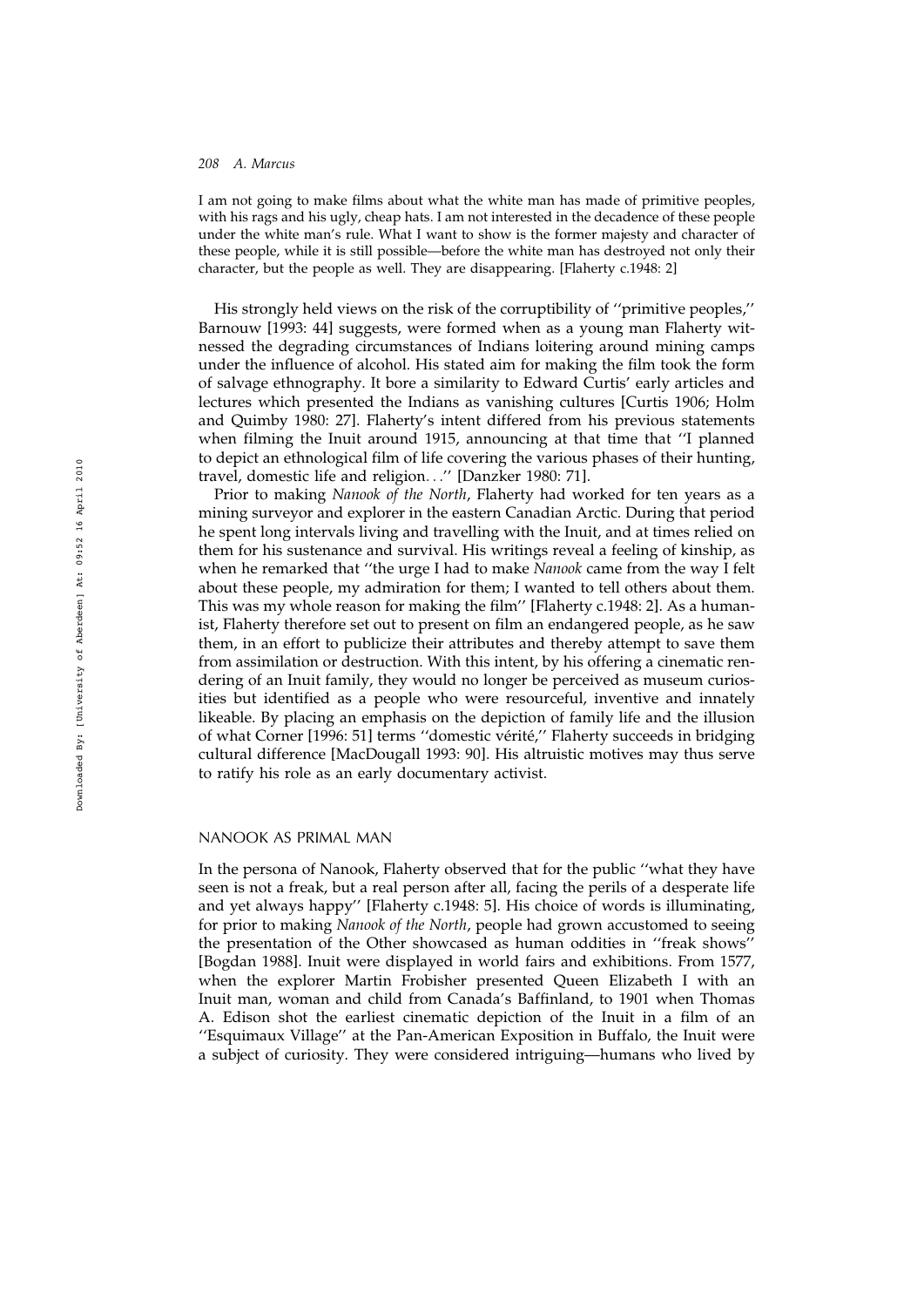choice in inhospitably cold environments, ate raw meat and were clad in fur. In Edison's film, the Inuit are depicted as cheerful characters, riding on dog sleds amid what were fake ice floes and *papier-mâché* igloos. In this respect, Flaherty's film also maintained the stereotype of the ''happy-go-lucky Eskimo.'' Of the two indigenous groups of North America, Indians were often represented as hostile while the Inuit were seen as endearing.

With the great success of Flaherty's film, Nanook became an iconographic symbol in popular culture of the friendly and successful primal man. Newspapers recorded the magic and novelty of the film, with the New York Morning Telegraph [1922] reporting that "as entertainment the film is an absorbing story of real life." The New York Times [1922] announced, ''Here is one of the screen's finest achievements.'' To garner more publicity, Peerless Eskimo Pies were handed out to children under the age of twelve buying a ticket to see the film. Advertisements also displayed an imaginative range of merchandising links with the film's release. Columbia Grafonola phonographs, Baldwin Dry-Air refrigerators, and even cars were associated with the film's star. The Stillwell Auto Livery rental company printed an advert stating: ''Poor Nanook—he can't step into an auto and enjoy the wonderful scenery and boulevards of our Southland. But you can!''

There are other elements which form the construction of Nanook's appeal. While Charles Darwin synthesized the theory of natural selection with his publication of On the Origin of Species [1859] and his later writings, it was his contemporary, the English social philosopher Herbert Spencer who coined the term "evolution" and the phrase "survival of the fittest." In the figure of Nanook, Flaherty produced an example of such an individual. Early in the film, Nanook arrives in a kayak. After extracting himself, his wife, a stream of children and a dog also appear as if by magic from within the bowels of the slender craft. The metaphors of fertility and barrenness are presented in juxtaposition to one another. Nanook's fecundity stands in clear contrast to the barrenness of the ice floes featured in the previous shot. The fact that he has several children is notable, given the high infant mortality rate at the time, acutely so amongst the Inuit, but also in the south. In this way, ''the body's metaphoric standing renders it an exemplary historical map of social relations'' [Low 1996: 13]. In Victorian times, roughly one in two infants in Britain had a chance of making it to adulthood [Jones 2000: 116]. Yet, despite the high risk of infant mortality also prevalent in the Canadian north, accentuated by lack of medical care and exposure to extreme environmental conditions and starvation, Nanook and his young wife Nyla managed to produce three healthy children.

Some Social Darwinists have argued that ''not all genes are able to compete equally in the face of the fierce and rigorous challenges imposed by the natural environment'' [Lerner 1992: 93]. Furthermore, ''only the most aggressive genotypes will succeed in this struggle for survival'' [ibid.]. Essential to this competition of natural selection is the issue of adaptability, and this predilection highlights the asset of inventiveness that Nanook exhibits prodigiously throughout the film. He has transposed a hunter-gatherer lifestyle of the savannah, and adapted it to a demanding life on the icefields of the Arctic. It is precisely the setting's visual barrenness, which we see throughout the film, which emphasizes for us just how precarious such a lifestyle must be. In order to survive, he and his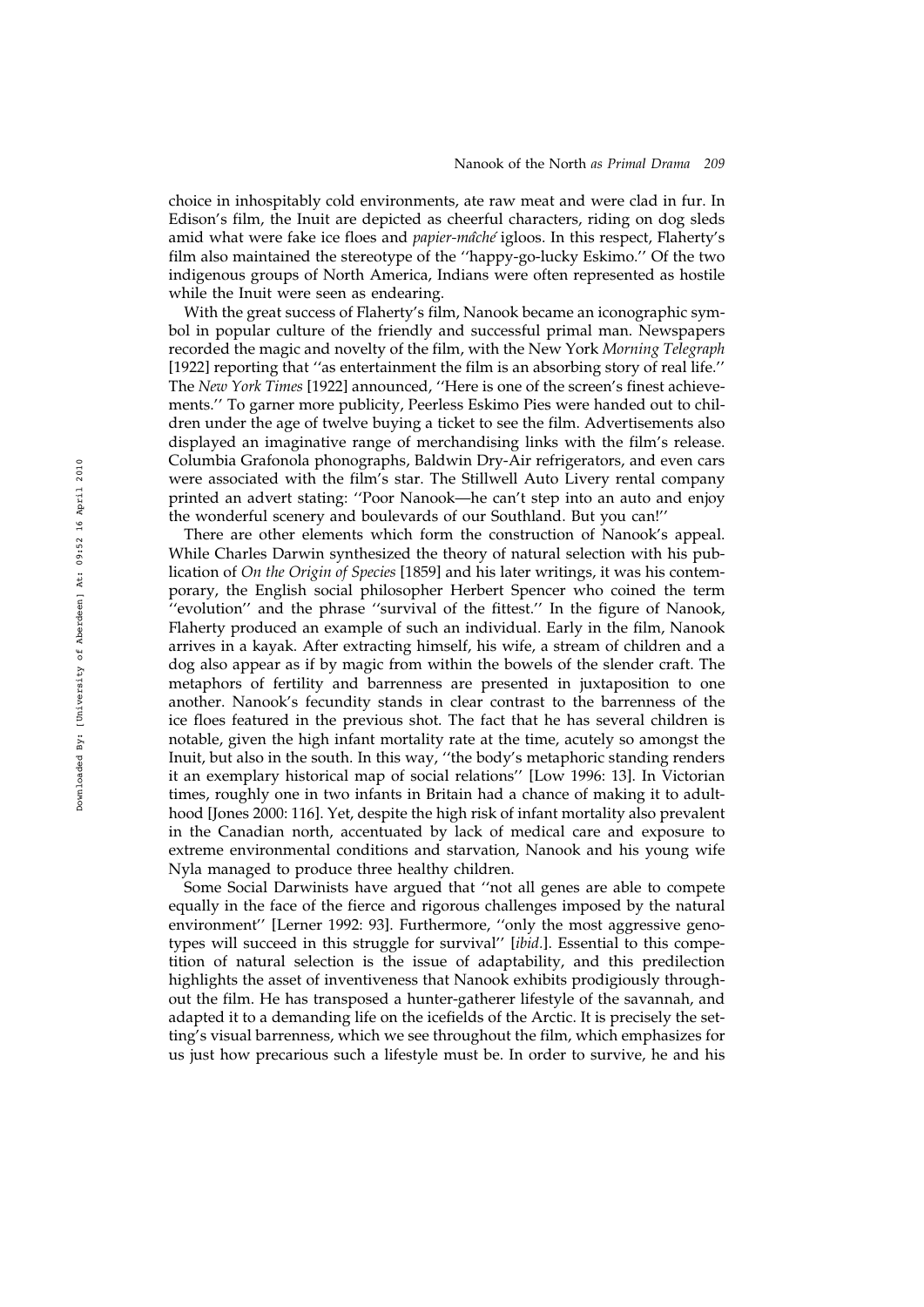people have excelled in honing their means of adaptation. The scene in which he constructs a home from snow, even to the point of devising a sun reflector, demonstrates his use of technology to solve problems, and the degree of adaptiveness he has acquired.

While adaptation is a prominent subtext of the film, adaptiveness has also been closely associated elsewhere with aggression [Lorenz 1966; Lerner 1992: 93]. Yet the Inuit society portrayed in Nanook of the North becomes symbolic of peaceful coexistence, since low population density limits aggression in the service of territory [Breger 1974: 81]. The ramifications of the use of human aggression foregrounds and cogently informs the appeal and reception of Flaherty's film. Upon its release, the world was still coming to terms with the trauma experienced by the violent aggression of the First World War, which resulted in 10 million deaths and over 37 million casualties. This death toll was followed in 1918–19 by the pandemic ''Spanish Flu'' influenza, which killed a further 20 million people worldwide, more than in the whole era of the Bubonic Plague. A quarter of the US population was affected.

Human beings are the only animals who regularly kill each other [Breger 1974: 90], and the First World War served as an indictment of the risk of modern society's misapplication of technology, coupled with aggressive acts designed for territorial gain. The tragedy of these events underscored a lack of moral restraint [Wallace 1995: 80], as forewarned in Malthus' [1798] classic essay on the inevitable consequences of population pressures.

At its core, the film directly comments on the 19th century debate regarding "man's place in nature" [Young 1985]. Agriculture has been practiced for 10,000 years, and with its adoption people became tied to particular pieces of land to farm. Land and possessions became something to be defended and often acquired through acts of aggression. The ethic of sharing, vital to hunter-gatherer groups, lost part of its integrated function within an agrarian society. Breger argues that greed was successfully controlled in early cultures by the systemic practice of sharing. In a society which is dependent on possession of property, ''we are still searching for a stable ethic to take its place'' [Breger 1974: 84]. In stark contrast to the Hobbesian [1651] view of life as nasty, brutish and short, Breger suggests that modern society has yet fully to develop the customs which would allow us to live as harmoniously in our world as the hunter did in his. In opposition to the First World War's horrifying illustration of this view, Nanook of the North's audiences were presented with an amicable alternative society, and it was this feature which reinforced its broad appeal.

In the film, the display of aggressiveness is assigned to the primal sled dogs, who bare their teeth and fight each other for the seal meat thrown to them. Nanook initially exhibits an aggressiveness in his tug-of-war with a seal, but this scene is quickly transformed into a tenacious act and then comedy. At no time during the film is Nanook called on to assert his authority through use of aggression, except for having to separate the fighting dogs with his whip. He is not required to enter into physical combat with other Inuit or outsiders. Seemingly, Flaherty's Inuit society has no need for aggressive acts. In this context, survival is linked to the acquisition of special skills and adaptability to one's environment, rather than to the use of force. This notion is further layered by Nanook's playful nature and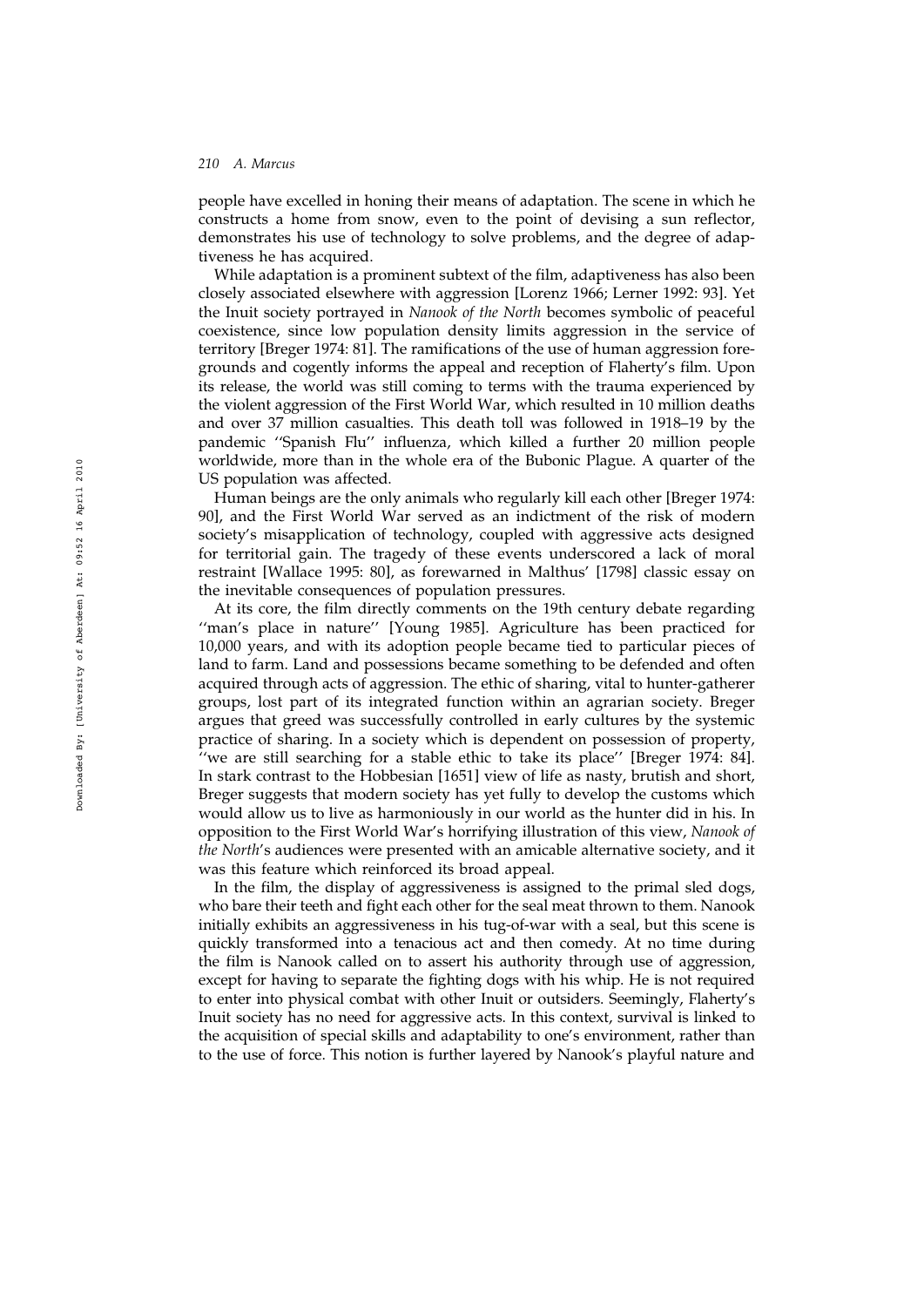

Nanook of the North as Primal Drama 211

Figure 4 Nanook (Alakariallak), 1922. (Credit: Robert Flaherty)

ready smile [Fig. 4]. Although less technologically advanced than his southern counterparts, he appears to have a sufficient subsistence resource base. Unlike the urbanized man engaged in continuous work for others, Nanook is self-reliant and able to spend more time interacting and socializing with his family, as the scene teaching his young son to use a bow and arrow attests. His is also a life free from disruptive cultural change and requiring less of a need to plan for the future, "as even the simplest agriculturalist must" [Breger 1974: 76]. Nanook expresses a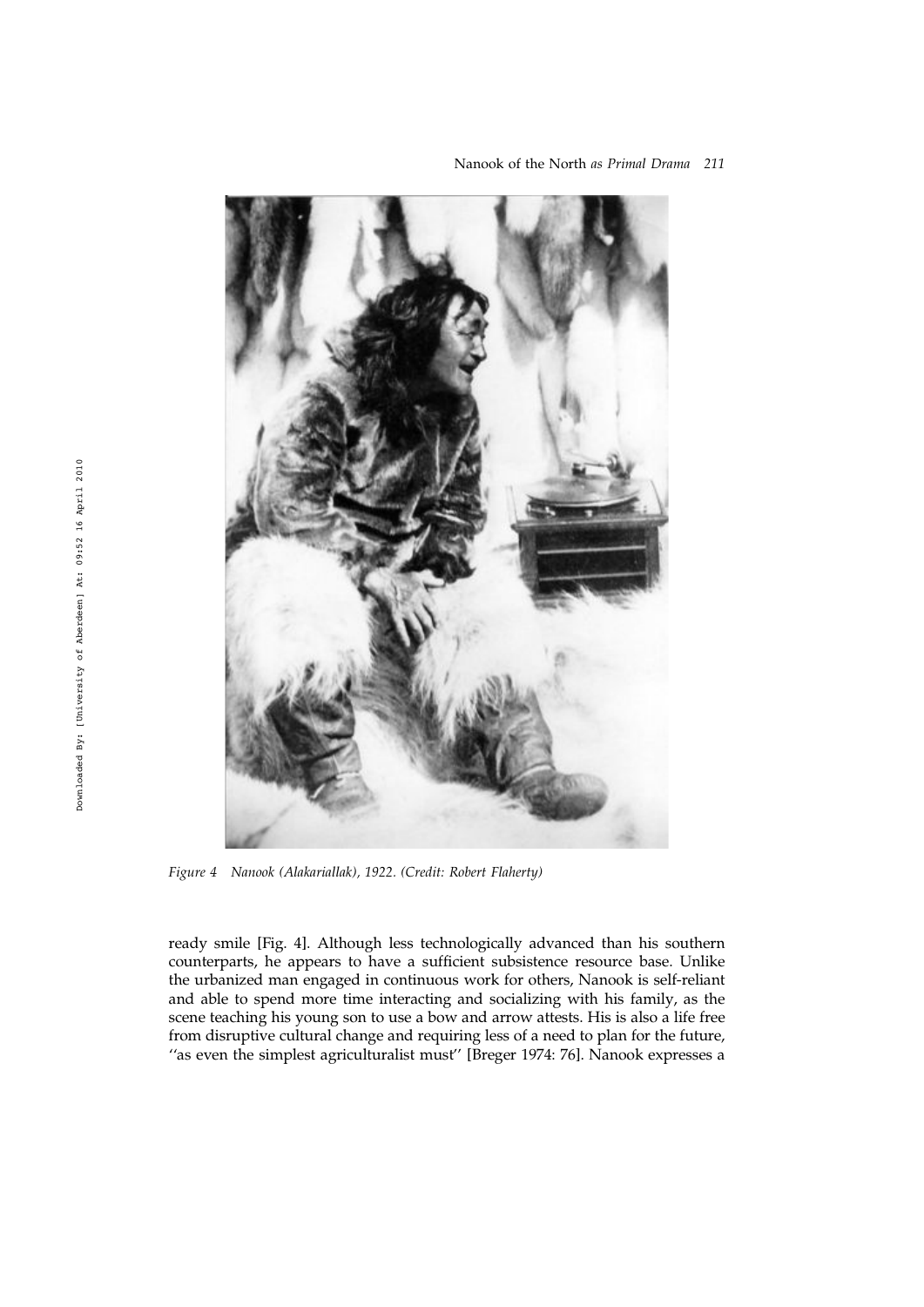positive, pioneering attitude, which no doubt found favor with American audiences, who would have admired his ingenuity. Peaceful coexistence and good humor are allied tenets of his survival strategy.

## A SENSE OF PLACE

Male aggression is often deployed as a means for taking possession of territory, as Freud [1929] elaborated in his writing on the subject. Early film Westerns typified this theme in the way they featured contested wild spaces, such as in D.W. Griffiths' Fighting Blood [1911] and Cecil B. DeMille's The Squaw Man [1914]. Indeed, Flaherty's film has ingredients of Hollywood's most venerable genre. Yet, for Nanook there is no contested space. Flaherty has shown this environment to be composed of endless ice floes and undifferentiated snow-covered landscapes. His primal stage becomes a white tableau in which to act out scenes of everyday life and survival. Simple tasks, such as eating and playing, are magnified against the white backdrop. ''Place presents itself to us as a condition of human experience," Entrikin [1991: 1] suggests. There is no hint that Nanook occupies a divided space, or even a shared one, save when other males suddenly appear to help him haul in a seal or hunt for walrus. There is no visible competition for territory. A single white man, in the figure of the trader from the Révillon Frères store at Port Harrison, enters Nanook's world as a bringer of novel southern goods. He exhibits a phonograph for Nanook and provides castor oil for the children. At no time does he represent an oppositional figure who might impose his territorial desires. Nor do we see other agents of the south, missionaries or federal police officers. In what was effectively a colonial setting, we have no sense of intrusion into Nanook's space, not by the province of Quebec nor by the federal authorities. While the Inuit may exist on the periphery of the nation state, since we see no other external representatives, Nanook's world becomes the center, and the periphery ceases to exist. External relations and interactions with the wider society have almost no point of access in the narrative.

The landscapes which feature in the film appear more desolate than wild. This is not wilderness to be tamed, or a fertile region to be coveted. The ambiguity of wilderness, as a place to be feared and revered, and whose ''defeat was a marker of human progress'' [Short 1991: 10], applies differently in this topographical filmic context. Nanook plays with the landscape, nimbly leaping from one piece of ice to another. During the course of the film, he also reveals the landscape's latent fertility under the ice and in the form of white fox fur pelts, but for Western audiences the cold nakedness of the Arctic landscape does not readily encourage desire. Yet ''Geographical space is deeply implicated in social exclusion'' [Smith 1990: 9], as many other indigenous peoples of North America experienced when banished to reservations on land that was unwanted by whites. In contrast to Native Americans, who occupied valuable, fertile lands, as characterized in Westerns of the time, these icy landscapes held little appeal. Set in this environment, we can marvel at Nanook's ability to survive, while not having an innate desire to possess his territory.

Nanook of the North is a film which features people of a different race, but because it does not provide the foil of outsiders, with the exception of the brief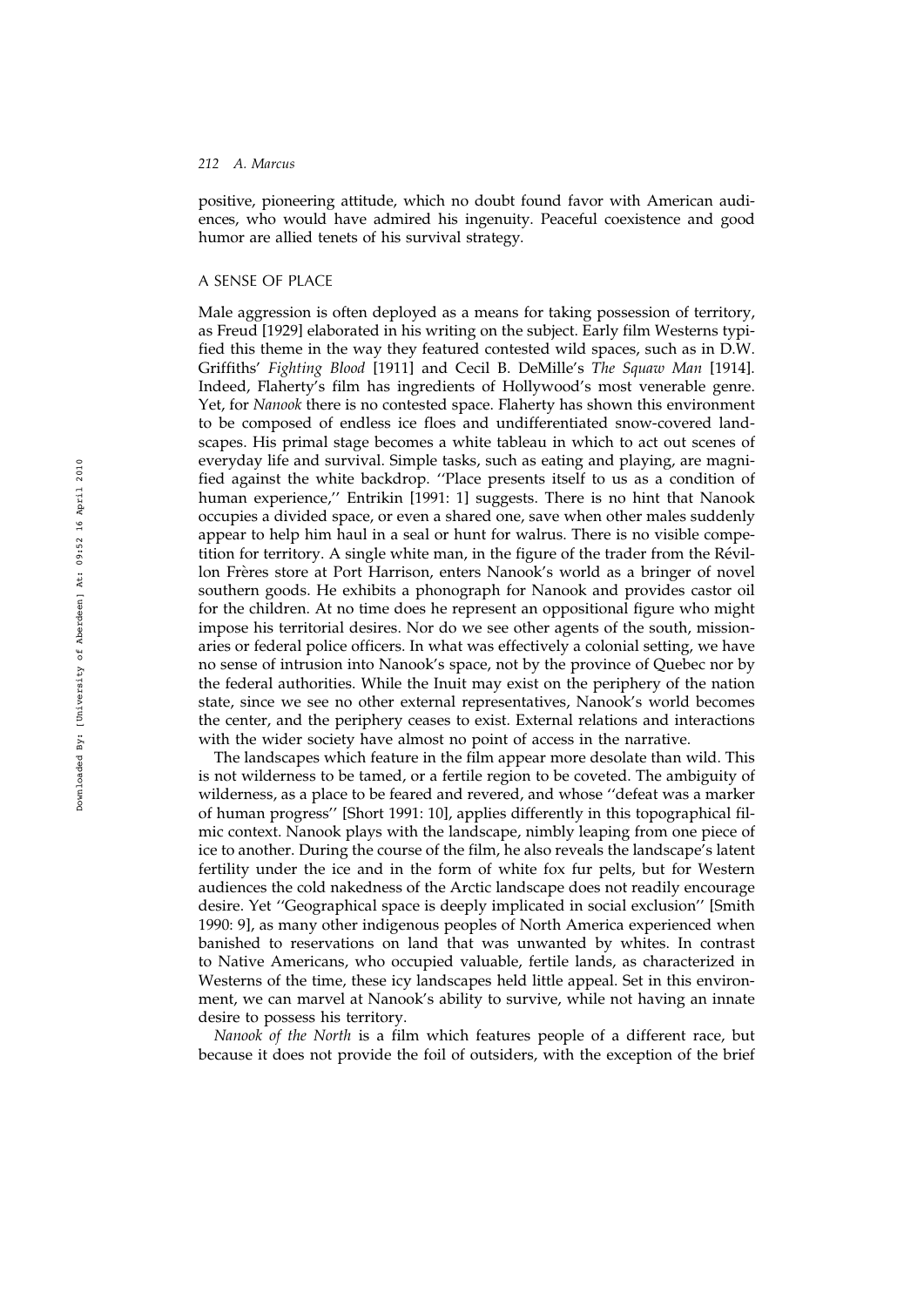appearance of the lone, benign trader, the film does not consider issues of racism or racial difference. Importantly, in the way the film seeks a sympathetic representation of the Inuit, it does not place them in the same context as African-Americans or Native Americans, who were still considered at the time the film was released to be ''the white man's burden'' [Jordan 1974]. Flaherty's adroit sequencing of events in the film illuminate Nanook's resourcefulness and selfreliance and contributes to this affirmative view. The association that audiences are encouraged to make between themselves and Nanook and his family, who display salient survival abilities, strengthens as the narrative progresses.

#### THE PRIMAL FATHER

Darwin's writings had a profound effect on Sigmund Freud and his theories of behavioral development. In his book, Totem and Taboo [1919], beguilingly subtitled, Resemblances between the psychic lives of savages and neurotics, Freud relates his theory of psychoanalysis to the time when a primal horde was led by a dominant father. Freud's notion of the ''primal father'' with sexual rights to all the women is dramatized in the scene in the igloo bedchamber, where we see Nanook with two adult females and their children. Their sexuality is then displayed for our scopophilic pleasure and libidinal desire, as we watch Nanook and the women remove their clothing for the camera and snuggle together under a large single covering. Freud's perception of the primal father was of one who was destined to suffer [1919: 259]. In place of any adolescents or other males who might challenge Nanook's position, Flaherty has substituted an overarching struggle with the severe Arctic environment to provide for his dependents.

Flaherty's cataloging of Nanook's abilities throughout the film, from building a house to landing a seal, collectively serves as examples of male display. The flamboyant bear-skin trousers which he wears further underscore his prominence as a successful hunter. As Winston [2002: 191] notes, ''display itself is proof of a genetic advantage. Those males with the best physical display are likely to be stronger and healthier.'' However, Winston is of the view that ''the outward signs of strength, of virility and of health'' are secondary considerations [ibid.: 196]. What women are more impressed by, he asserts, is successful risk-taking, status and wealth. Nanook's status is assured by his exclusive role in the film as the primal father, and his good relations with the trader. His relative wealth is displayed by the large number of white fox fur pelts delivered to the trading post [as seen in Fig. 4]. When appealing to the opposite sex, ''it's all about consumption, showing off and confidence,'' asserts Winston [ibid.: 1971]. Little wonder then that shortly after the film was released, Nanook was idealized as a sex symbol in a popular song. Its lyrics [Hagen and Crooker 1922] reflect the star's risk-taking appeal:

Polar bears are prowling, Wintry winds are howling; Where the snow is falling, There my heart is calling: Na—nook! Na—nook!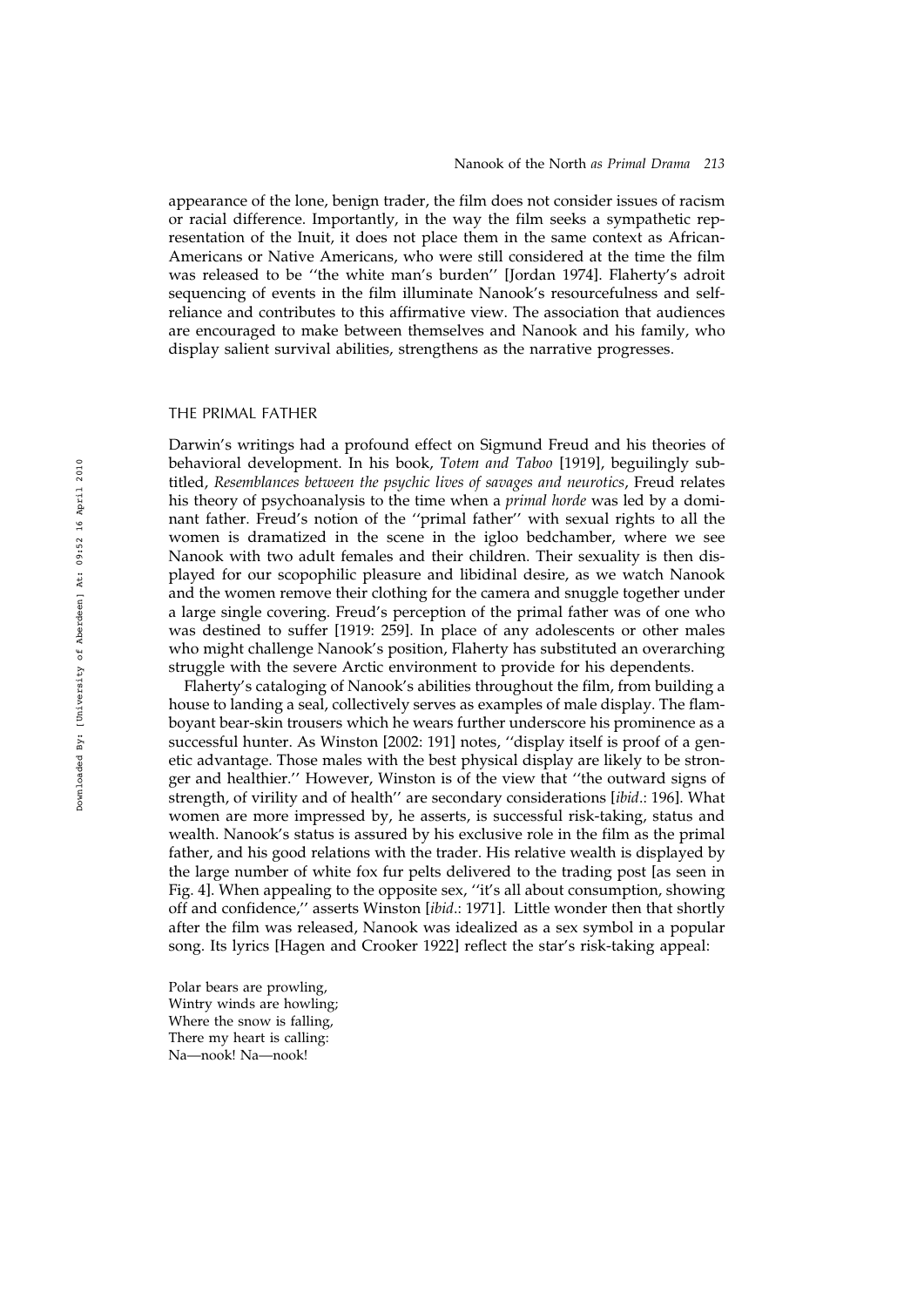Eskimo man, ice-cream snowman— Oh!—I love you so! You are such a cave man, You are such a brave man; In your northern Ice land, It is such a nice land; Soon, —if dreams come true, —I'll be with you.

Nanook illustrates his willingness to take risks by dexterously leaping about the ice floe, and shows prowess as he waits interminably, despite the cold, for the right moment at which to plunge his harpoon through a hole in the ice. It may be that natural selection favors those who take risks, and that risk-taking is an indicator of genetic fitness. Hazardous risk-taking behavior has been demonstrated as an indicator of genetic superiority. Studies with female guppies show that they prefer to mate with risk-taking males [Winston 2002: 200]. Further research confirms that those males that can afford to take physical risks are in the main able to do so because they are healthier, fitter and faster. This behavior thereby ensures that risk-taking displays can be a reliable indicator of a male's desirability as a mate.

## NANOOK'S SEQUEL

For Nanook and the other Inukjuamiut, Robert Flaherty came and went. They heard nothing of the popular lyrics or of the international success the film achieved. The outer world heard once more about Nanook, when two years after the film was released it was reported that he had died of starvation while hunting caribou in inner Ungava. What went unreported was that he was seen spitting up blood before he died, and that relatives said his death was due to tuberculosis rather than lack of game [Marcus 1995: 226]. Nanook was mourned as far away as China, his heroic death becoming integral to the Nanook myth, ideally adhering to Flaherty's presentation of man's primal struggle for survival.

Years later, Robert Flaherty was in the middle of negotiations with sponsors to make a sequel, entitled Iviuk, Son of Nanook, when the filmmaker died on July 23, 1951. It is tempting to imagine what form the picture might have taken, but the reality of what transpired for the group he made famous would have revealed a poignantly contrasting narrative. Robert Flaherty had a son by Nyla, Nanook's on-screen wife, though he never returned to the north and may not have known of his son's birth. Flaherty's wife, Frances, recalled that ''Bob was forever always telling me that he wanted to go back to the north. I got to come back, he would say. He wanted to go back to dwell in his mind, to find a refuge. The memory of the north never left him. But Bob never did go back'' [cited in Rotha 1983: 50]. His Inuit son was called Joseph, and he adopted his father's surname.

Flaherty's sequel might have reflected the dramatic shift in the way the Inuit came to be perceived by the Canadian government in the immediate post-war period. Thirty years after Nanook of the North was filmed, officials viewed the Inuit as becoming too reliant on the white man. They felt ''the Eskimo Problem,''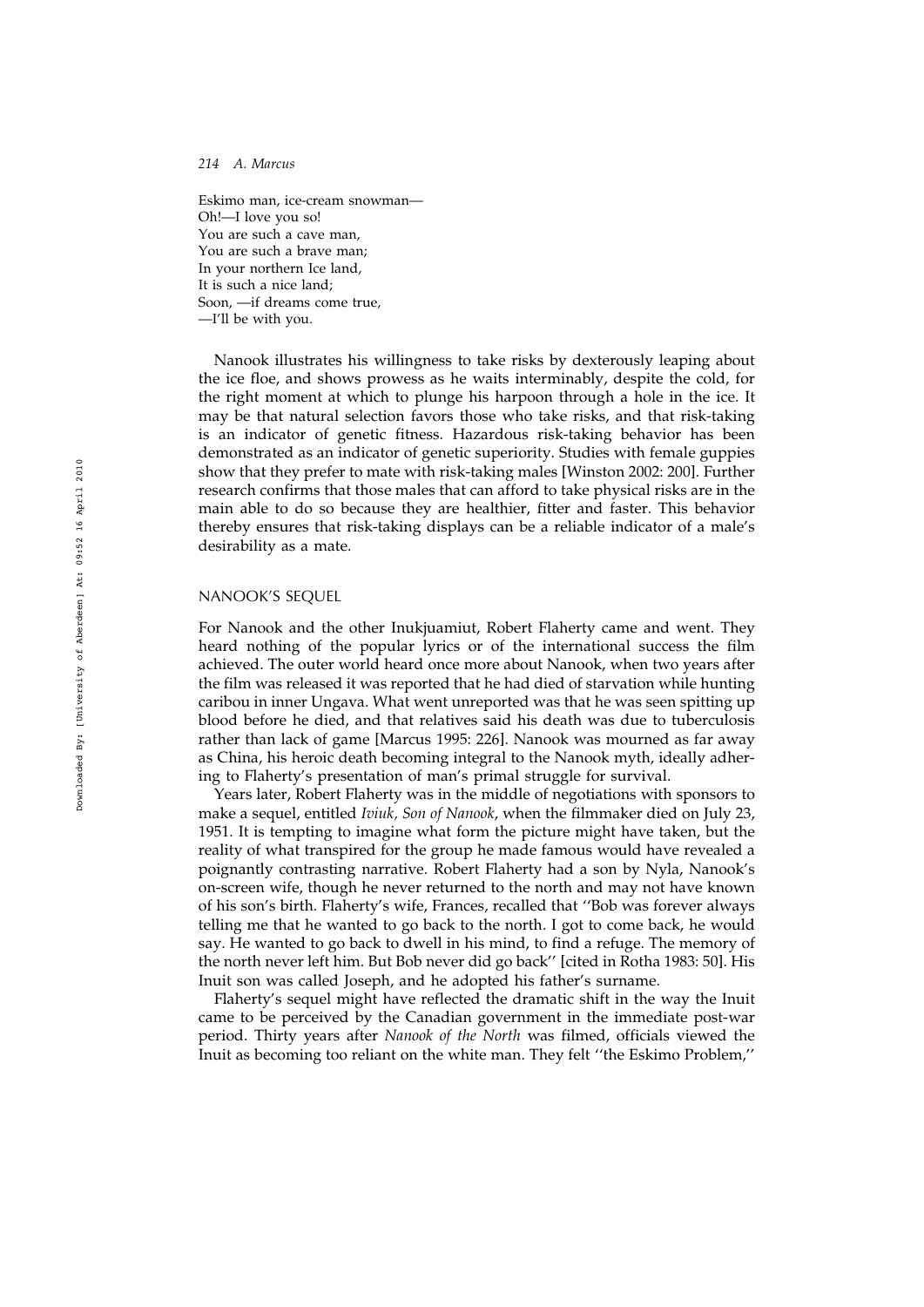as it became known, was due to an unstable fur-based economy, a high incidence of tuberculosis and infant mortality, periodic incidents of starvation, and a growing dependency on state benefits [Marcus 1995: 25–27]. As Robert Phillips [1959: 20], Chief of the Arctic Division of the Department of Northern Affairs, and later Assistant Secretary to the Cabinet, reflected: ''Their voices became silent as white men told them what to do, what to trap, what to wear, how to think and how to die. The Eskimos were no longer the proud Inuit who had mastered the toughest climate on earth; they became just 'the Eskimo Problem'.'' The main problem, though, was that the Inuit were not adhering to an inherited timeless image of primal man. And no longer were they being described by officials as resourceful and independent. Even an advertisement sponsored by Union Oil parodied notions of Inuit life transmogrified by welfare [Fig. 5]. The full page ad, which appeared in the 16 February 1953 issue of Newsweek magazine, featured an Inuk jumping for joy and stated that the Inuit's new life under the welfare state was ''soft and easy,'' because they had complete security. As a result, they had ''lost all vigor and ambition'' (italics theirs). Underneath a cartoon of an Inuk smoking, the advertisement offered the moral: ''Enslavement by security isn't something that happens only to Eskimos. In fact, millions of people all over the world see nothing wrong with a welfare society'' [Union Oil 1953].

In a short space of time, a change in perception had transformed them from resourceful Arctic dwellers into feckless layabouts. Thus Canadian government planners put into practice that which Flaherty had tried to recreate in his classic film. Officials would also attempt to turn back the clock. An experimental plan was conceived by them which would relocate groups of Inuit further north, where utopian-like colonies could be established for them in the Queen Elizabeth Islands in the High Arctic—an archipelago so far north that it possessed no indigenous population. The year the Union Oil advertisement appeared saw the first of the relocations. The primary community selected for ''voluntary resettlement'' was the same group of Inuit in Arctic Quebec who had been the subject of Flaherty's film. Among the Inuit chosen by the Royal Canadian Mounted Police for the second wave of the operation in 1955 was one Joseph Flaherty.

Robert Flaherty's Inuit son was selected for ''rehabilitation'' [Fig. 6], so that he and the others might be remoulded into a primitive ideal, akin to the independent figure of Nanook popularized by his father. This emphasis on social engineering is illustrated by the remarks made by a senior official involved in the relocation: ''The reasons for moving this family are grounded in an attempt to keep the Eskimo in his native state and to preserve that culture as primitive as it is'' [Stead 1953: 6]. In turn, Flaherty's prophetic words were realized. His fear that the white man would intervene in an invasive and potentially destructive way in Inuit society was confirmed. In the white man's eyes, contact with the Inuit had partially destroyed that which he admired most—their ability to live on the land in a state of self-reliance.

An interlocking primal drama had come full circle. Attitudes and ideals Robert Flaherty presented in his sanitized, romantic version of primitive man were reapplied when the government relocated his Inuit son as part of their ''Eskimo Rehabilitation Program'' [Fryer 1954]. Through physical isolation, minimal contact with whites, and the removal of government benefits, the experiment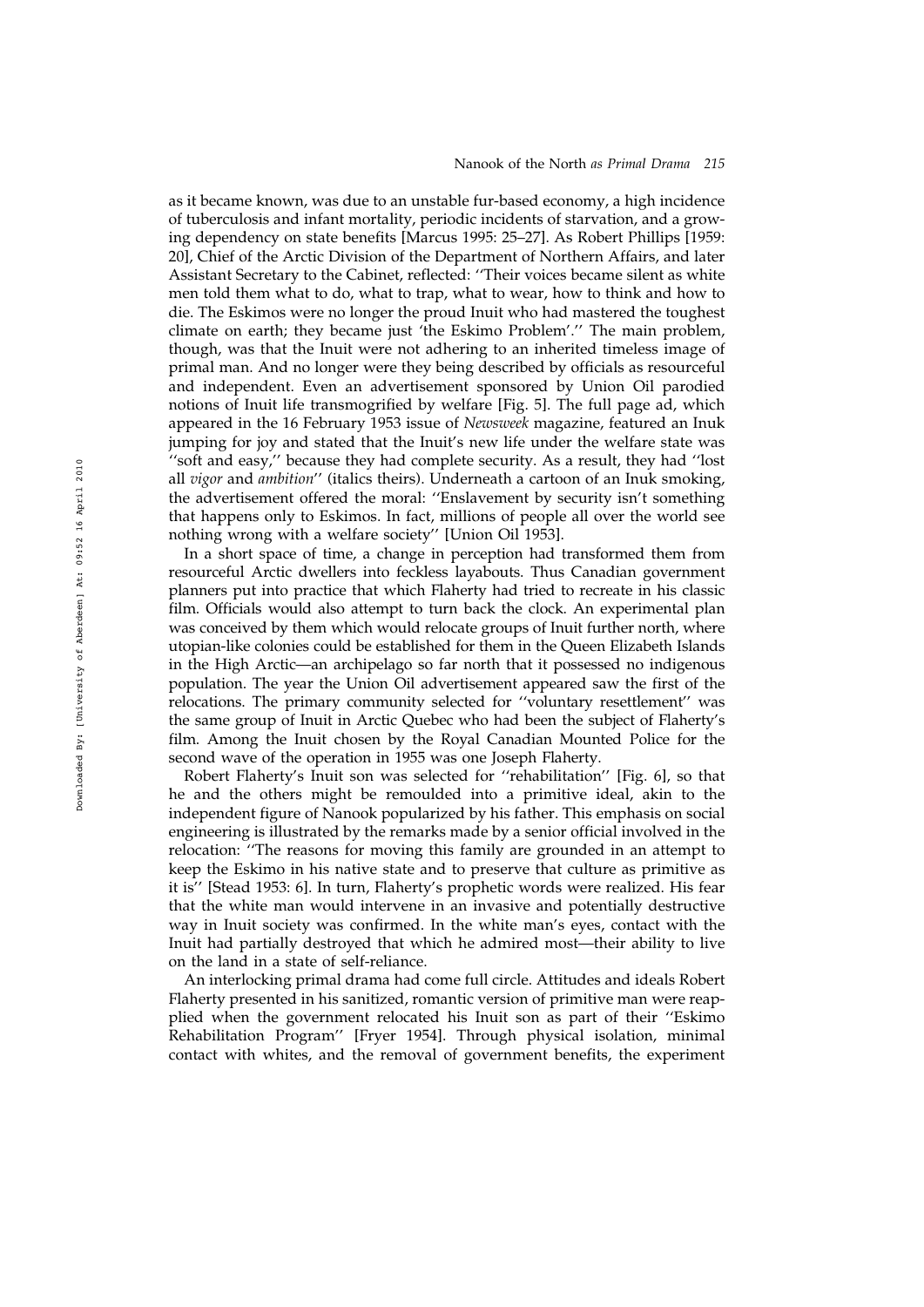

Li for hondreds of years the coast of<br>Baffer Isistem in Northern Canada has<br>been an Eakimo home and hunting<br>ground. The Baffin Island Eakimos ground. The main stand and an<br>according to the Sorth for their skill as seal hunters and fisher-<br>men. They lived on raw and mask and<br>raw fish, Their existence, while primitive, was a happy one,



 $\begin{tabular}{|c|c|} \hline\hline\bf 2. light years age the  
Canalias government net  
up a system of family al-  
by a system of family all  
the low-ance under which the  
Baffin island Eakimos re-  
e-  
quivalant. These allovers, called  
the calculation are called all other  
Chendians. These allswances, called  
resented more money than most of  
them had ever near at one time. \hline \end{tabular}$ 

 ${\bf 3.}$  To the fakimes, their new-found weak<br>th meant they didn't have to hunt seals or catch fish any more. Meat of<br>the them left their hunting and fishing grounds and moved in close to the trading posts where they rece

Remark

 $\begin{tabular}{l|c|c|c} \hline \multicolumn{1}{c}{\multicolumn{1}{c}{\multicolumn{1}{c}{\multicolumn{1}{c}{\multicolumn{1}{c}{\multicolumn{1}{c}{\multicolumn{1}{c}{\multicolumn{1}{c}{\multicolumn{1}{c}{\multicolumn{1}{c}{\multicolumn{1}{c}{\multicolumn{1}{c}{\multicolumn{1}{c}{\multicolumn{1}{c}{\multicolumn{1}{c}{\multicolumn{1}{c}{\multicolumn{1}{c}{\multicolumn{1}{c}{\multicolumn{1}{c}{\multicolumn{1}{c}{\multicolumn{1}{c}{\multicolumn{1}{c}{\multicolumn{$ and independence.

 ${\bf 5}_n$  .<br>The important point of the story is this ensisvement by security in<br>a  $\chi$  is this ensisvement by security in<br>a most. In fact, raillions of people all over the world see nothing wrong with a well<br>face society.

**UNION OIL COMPANY** OF CALIFORNIA

INCORPORATED IN CALIFORNIA, INTERESE 17, 1980 scarcestra in carriers, actually the propint of This archive Context of the propint of the discussion of how and why American changes are the propint of the propint of the President system and the Context of The President MANUFACTURIES OF BUYAL THTOM,<br>THE AMAZING PORPLE WOTER OIL

Figure 5 Newsweek magazine, February 16, 1953. (Credit: Union Oil Company advertisement).

ř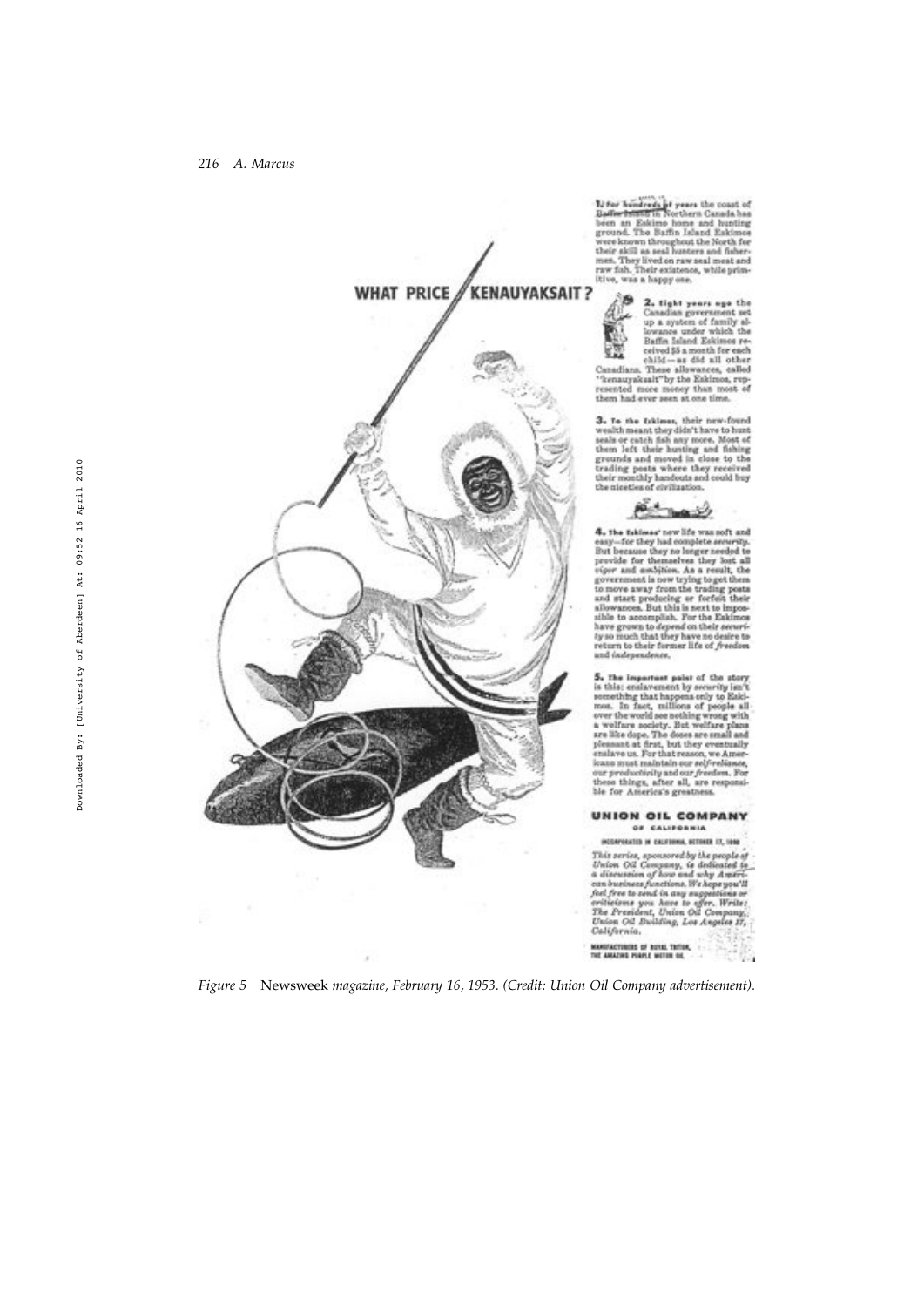

Nanook of the North as Primal Drama 217

Figure 6 Joseph Flaherty and his wife Rynee, and daughters Martha and Mary, Grise Fiord, 1959. (Credit: Jaybeddie Amagoalik).

was designed to reshape the Inuit into a contemporary primal man. The government reformers were drafting a new ''map of morality'' [Vitebsky 1992: 223], identifying the southern areas as places where Inuit had become dependent on ''handouts,'' and seeing the High Arctic as a place free of contamination, offering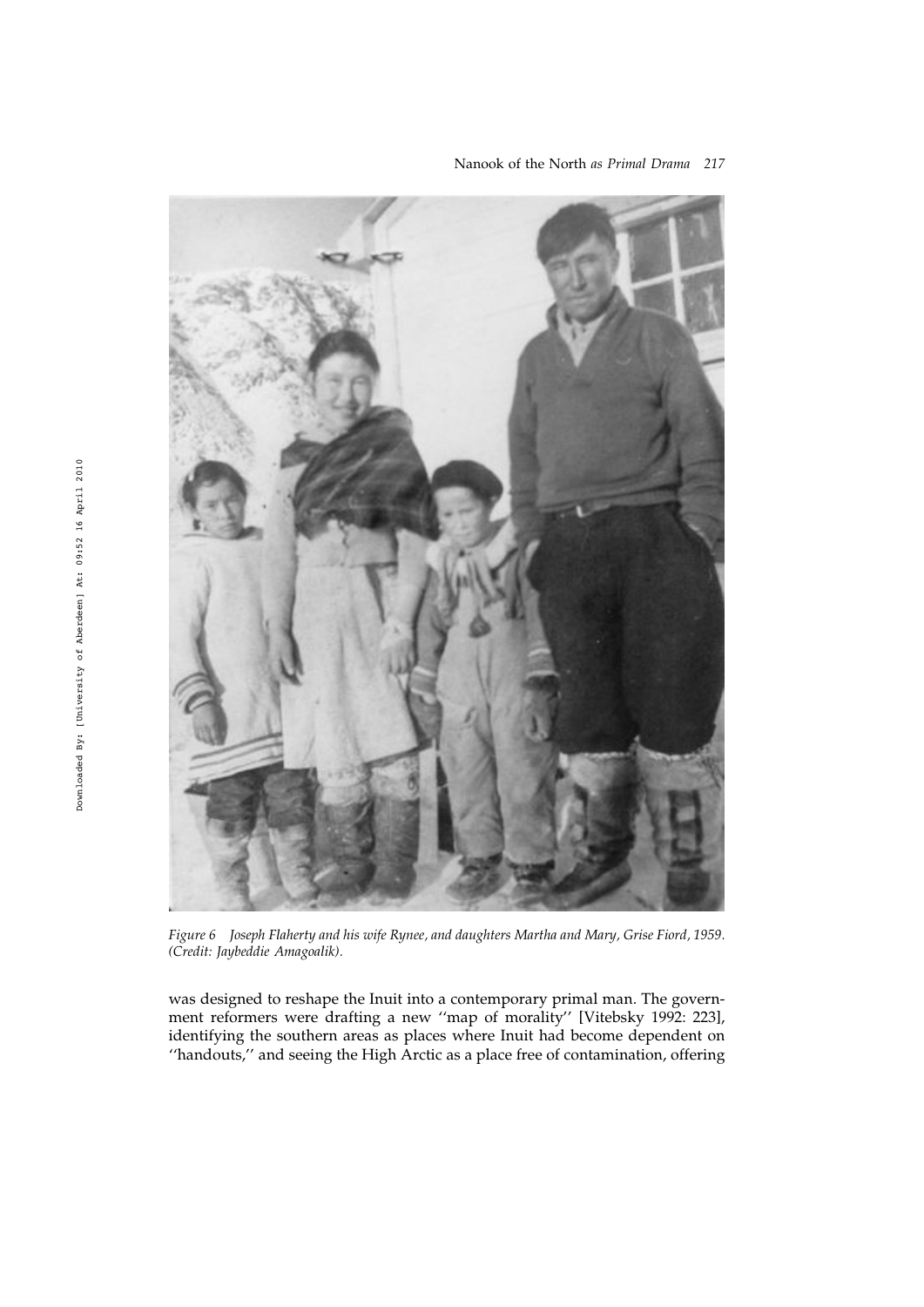the prospect of moral redemption. This idealism had much in common with the earlier views of General William Booth and the proponents of a British emigration policy for ''shovelling out paupers'' during the 19th century. The aim was to encourage emigration to the ''Unpopulated and virgin lands'' of Canada and Australia, both as a means of socially reforming unwanted indigents and reducing ''surplus populations'' in Britain [Booth 1970 (1890); Johnston 1972]. However, the ideological rehabilitative component of the relocations camouflaged the latent penitential environment they engendered [Allen 1981: 54].

While thirty-four Inuit from Inukjuak were relocated to Cornwallis Island, Joseph Flaherty, his wife and three children, and nineteen other Inuit, were transported aboard the government supply ship the C.D. Howe on a six-week voyage to Ellesmere Island in the High Arctic archipelago and dropped off on a beach. The place, known as Grise Fiord, became the northernmost community in North America, and remains so today. As one RCMP officer assigned to this group later remarked, it ''was a one-way ticket'' [Pilot 1990]. Another officer referred to it as a ''Garden of Eden'' [Sargent 1954], but for the Inuit it was a foreign land from which they could not return, and it was there that Joseph Flaherty died.

## **REFERENCES**

#### Allen, Francis

- 1981 The Decline of the Rehabilitative Ideal. New Haven: Yale University Press. Balikci, Asen
	- 1989 Anthropology, Film and the Arctic Peoples. Anthropology Today, 5(2): 4–10.
- Barnouw, Erik
	- 1993 Documentary: A History of the Non-Fiction Film. New York: Oxford University Press.
- Barsam, Richard
	- 1992 Nonfiction Film: A Critical History. Bloomington: Indiana University Press.
- Bernstein, Matthew, and Gaylyn Studlar
	- 1997 Visions of the East: Orientalism in Film. New Brunswick: Rutgers University Press.
- Bogdan, Robert
	- 1988 Freak Show: Presenting Human Oddities for Amusement and Profit. Chicago: University of Chicago Press.

#### Booth, William

1970 [1890] In Darkest England and the Way Out. London: Charles Knight and Company.

# Braudy, Leo

1998 The Genre of Nature: Ceremonies of Innocence. In Refiguring American Film Genres. Nick Browne, ed. Pp. 278–310. Berkeley: University of California Press.

## Breger, Louis

1974 From Instinct to Identity. Englewood Cliffs: Prentice-Hall.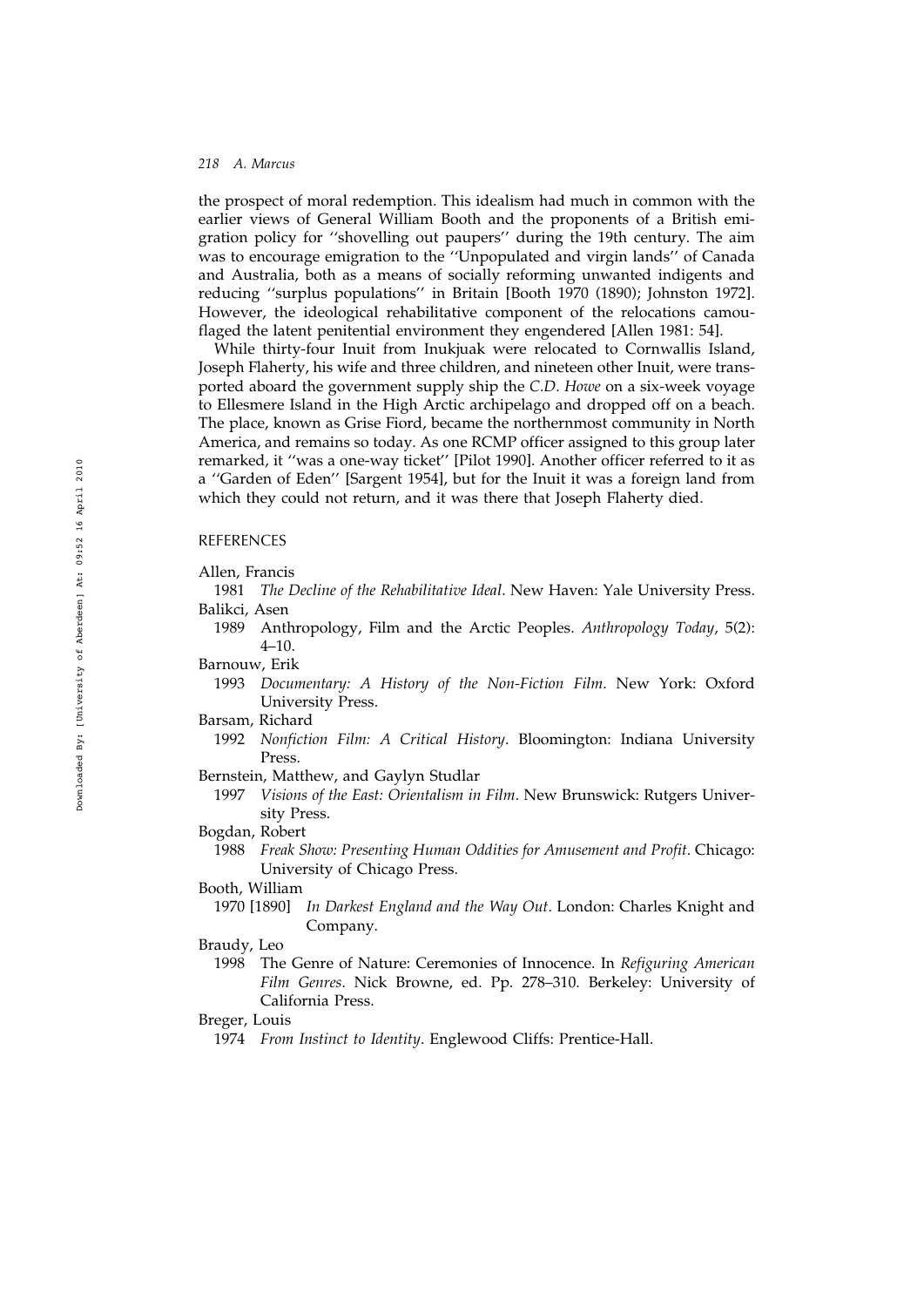Browne, Nick

- 1998 Refiguring American Film Genres. Berkeley: University of California Press. Corner, John
	- 1996 The Art of the Record: A Critical Introduction to Documentary. Manchester: Manchester University Press.
- Curtis, Edward S.
	- 1906 Vanishing Indian Types: The Tribes of the Northwest Plains. Scribner's Magazine, 39 (June): 657–71.
	- 1915 In the Land of the Head-Hunters. Yonkers-on-Hudson: World Book Company.
- Danzker, Jo-Anne Birnie
	- 1980 Robert Flaherty Photographer/Filmmaker: The Inuit 1910–1922. Vancouver: Vancouver Art Gallery.
- Darwin, Charles
	- 1859 On the Origin of Species by Means of Natural Selection, or the Presentation of Favoured Races in the Struggle for Life. London: John Murray.
- Entrikin, J. Nicholas
	- 1991 The Betweenness of Place. London: Macmillan.
- Fienup-Riordan, A.
	- 1990 Eskimo Essays. New Brunswick: Rutgers University Press.
- Flaherty, Frances Hubbard
	- 1972 The Odyssey of a Film-Maker. New York: Arno Press.
- Flaherty, Robert
	- 1920 Letter to Mr. Mallet. 16 February, 1920. Silvermine, Norwalk, Connecticut. In Box 21, Butler Library, Rare Books Archives, Columbia University, New York.
	- c.1948 [no date] Typed draft for 'Film: language of the eye'. In Box 48, Butler Library, Rare Books Archives, Columbia University, New York.
	- 1950 Robert Flaherty Talking. In Cinema 1950. Roger Manvell, ed. Pp. 10–29. London: Pelican.
- Flaherty, Robert, and Frances Hubbard Flaherty
	- 1924 My Eskimo Friends 'Nanook of the North'. New York: Doubleday, Page and Company.
- Friedman, Lester
	- 1991 Unspeakable Images: Ethnicity and the American Cinema. Urbana: University of Illinois Press.
- Freud, Sigmund
	- 1919 [1913] Totem and Taboo. London: Routledge.
	- 1929 Civilization and its Discontents. London: Hogarth Press.
- Fryer, A. C.
	- 1954 Eskimo Rehabilitation Program at Craig Harbour. RCMP Quarterly, 20(2): 139–42.
- Hagen, Milt, and Herb Crooker
	- 1922 Nanook of the North (Sheet Music). Music by Victor Nurnberg. New York: Cameo Music Publishing Company.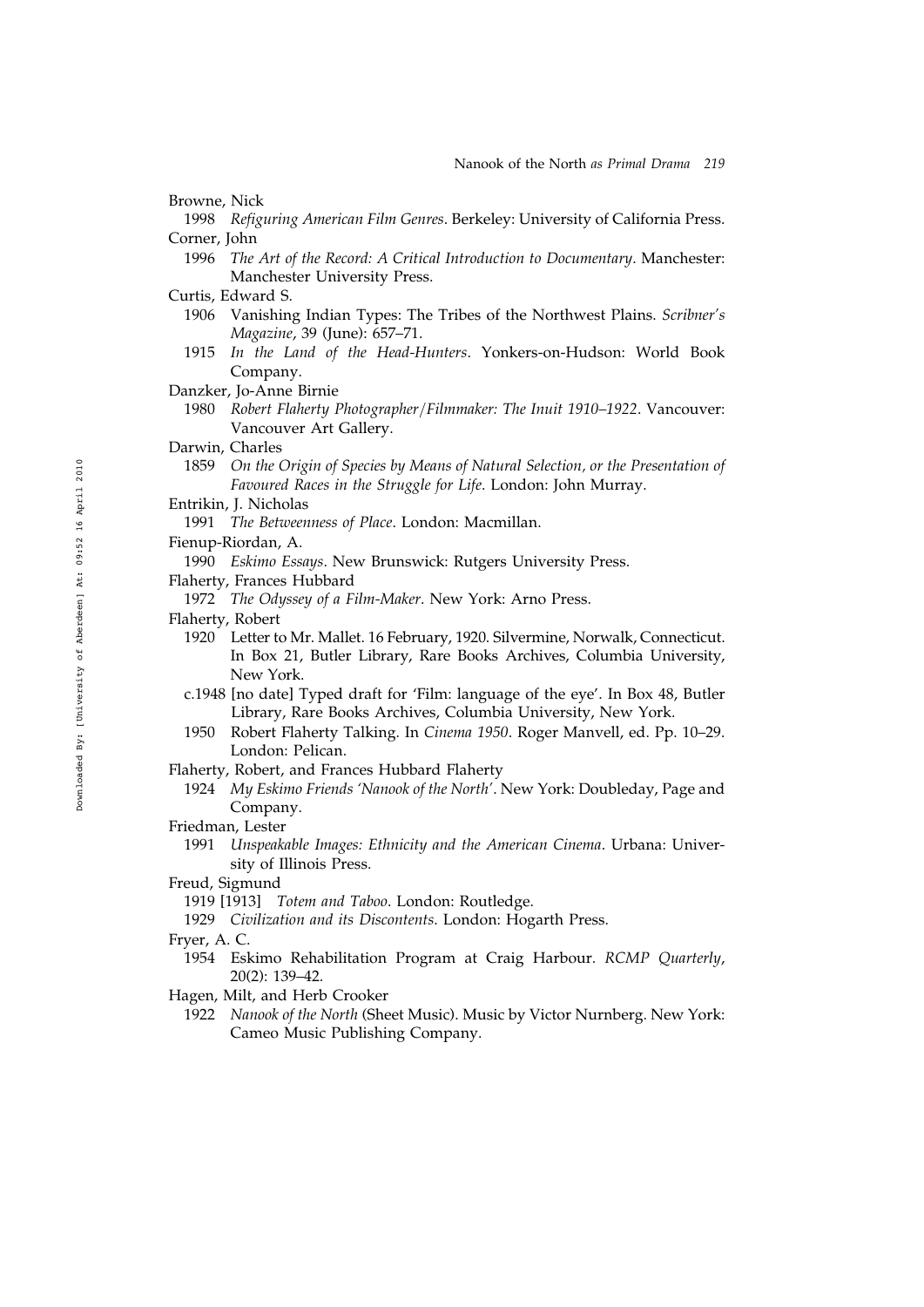Hiller, Susan

1991 The Myth of Primitivism. London: Routledge.

Hobbes, Thomas

- 1996 [1651] Leviathan. Richard Tuck, ed. Cambridge: Cambridge University Press.
- Holm, Bill, and George Irving Quimby
	- 1980 Edward S. Curtis in the Land of the War Canoes. Seattle: University of Washington Press.
- Johnston, Hugh
	- 1972 British Emigration Policy 1815–1830, 'Shovelling out Paupers'. Oxford: Clarendon Press.
- Jones, Steve

2000 The Language of Genes. London: Flamingo.

- Jordan, Winthrop
	- 1974 The White Man's Burden. New York: Oxford University Press.
- Kaplan, E. Ann
	- 1997 Looking for the Other. New York: Routledge.

Lerner, Richard

- 1992 Final Solutions: Biology, Prejudice and Genocide. University Park: Pennsylvania State University Press.
- Lorenz, Konrad

1966 [1963] On Aggression. London: Methuen.

Low, Gail Ching-Liang

1996 White Skins/Black Masks. London: Routledge.

- MacDougall, David
	- 1993 Complicities of Style. In Film as Ethnography. Peter Crawford and David Turton, eds. Pp. 90–98. Manchester: Manchester University Press.
	- 1998 Transcultural Cinema. Princeton: Princeton University Press.

Malinowski, Bronislaw

- 1962 Sex, Culture and Myth. New York: Harcourt Brace Jovanovich.
- Malthus, Thomas
	- 1989 [1798] Essay on the Principle of Population. P. James, ed. Cambridge: Cambridge University Press.
- Marcus, Alan
	- 1992 Out in the Cold. Copenhagen: IWGIA.
	- 1995 Relocating Eden: The Image and Politics of Inuit Exile in the Canadian Arctic. Hanover: University Press of New England.
	- forthcoming. The Documentary Image: Representations of Realism. Manchester: Manchester University Press.
- Mason, Peter

# 1990 Deconstructing America: Representations of the Other. London: Routledge. Morning Telegraph

1922 Film Review of 'Nanook of the North.' 12 June.

New York Times

1922 Film review of 'Nanook of the North.' 2 July.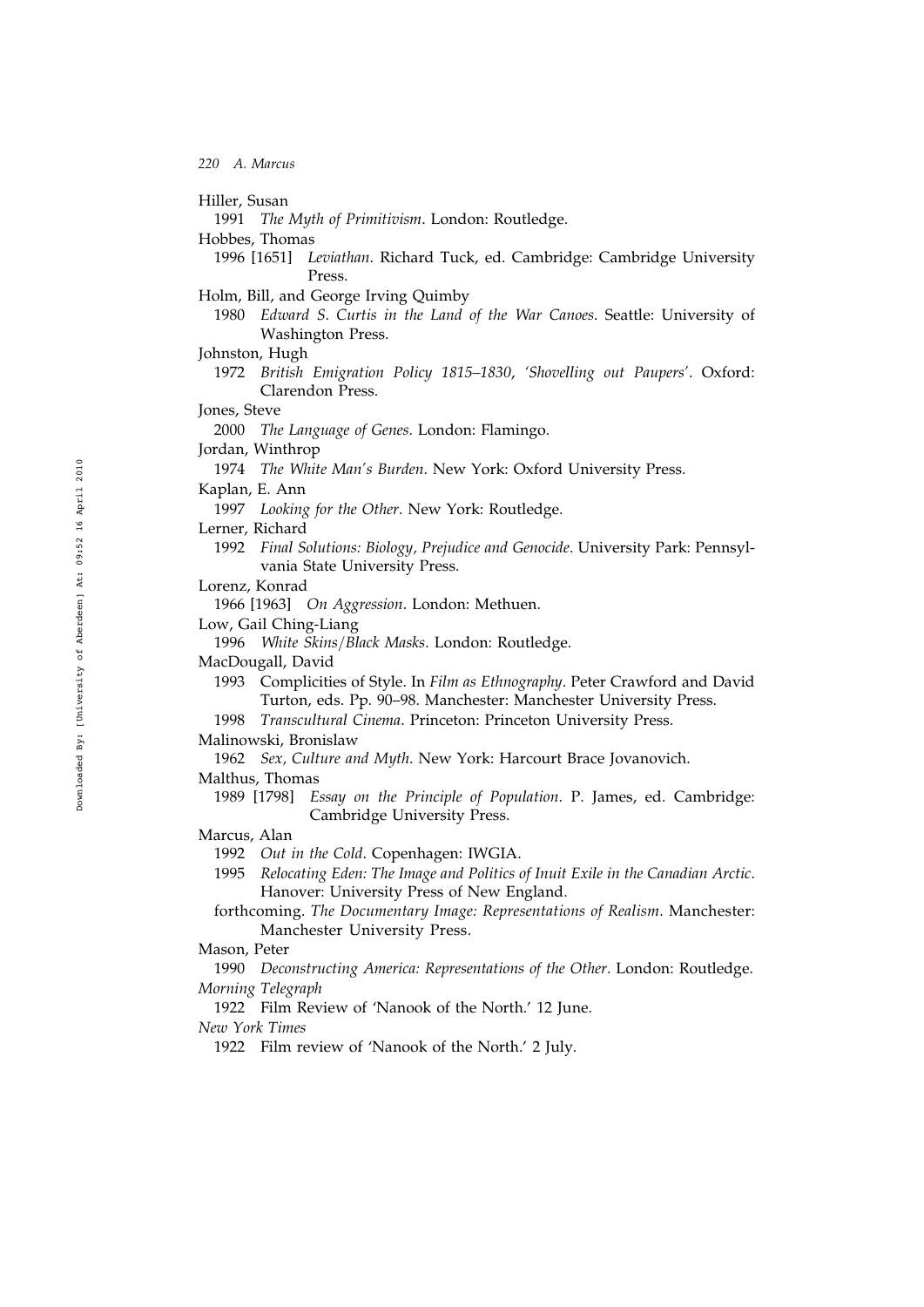Nichols, Bill

- 1986 Questions of Magnitude. In Documentary and the Mass Media. John Corner, ed. London: Edward Arnold.
- Phillips, R. A. J.
- 1959 Slum dwellers of the Wide-Open Spaces. Weekend Magazine, 9(15): 20. Pilot, R.
	- 1990 (Personal communication with author.)
- Rony, Fatimah Tobing
	- 1996 The Third Eye: Race, Cinema and Ethnographic Spectacle. Durham, NC: Duke University Press.
- Rotha, Paul
	- 1983 Robert J. Flaherty: A Biography. Philadelphia: University of Pennsylvania Press.
- Rothman, William
	- 1997 Documentary Film Classics. Cambridge: Cambridge University Press.
- Sargent, G. K.
	- 1954 Eskimo Conditions, Craig Harbour Area. RCMP Craig Harbour detachment report. 31 December 1954. National Archives of Canada/RG85/1446/  $1000 - 133/1.$
- Shohat, Ella, and Robert Stam
	- 1994 Unthinking Eurocentrism. London: Routledge.
- Short, John Rennie
- 1991 Imagined Country: Environment, Culture and Society. London: Routledge. Smith, David
	- 1990 The Sharing and Dividing of Geographical Space. In Shared Space: Divided Space. Michael Chisholm and David Smith, eds. Pp. 1–21. London: Unwin Hyman.
- Stead, G. W.
	- 1953 Report on Tour of the Arctic Islands, September 8–12, 1953. National Archives of Canada/RG22/176/40-2-20/3.
- Toplin, Robert Brent
	- 1993 Hollywood as Mirror: Changing Views of 'Outsiders' and 'Enemies' in American Movies. Westport: Greenwood Press.
- Toren, Christina
	- 1991 Leonardo's Last Supper in Fiji. In The Myth of Primitivism. Susan Hiller, ed. Pp. 261–82. London: Routledge.
- Torgovnick, Marianna
	- 1991 Gone Primitive: Savage Intellects, Modern Lives. Chicago: University of Chicago Press.
- Tuan, Yi-Fu
- 1977 Space and Place. London: Edward Arnold.
- Union Oil Company of California
	- 1953 Advertisement in Newsweek. February 16.
- Vitebsky, Piers
	- 1992 Landscape and Self-Determination among the Eveny. In Bush Base: Forest Farm. E. Croll and David Parkin, eds. Pp. 223–46. London: Routledge.